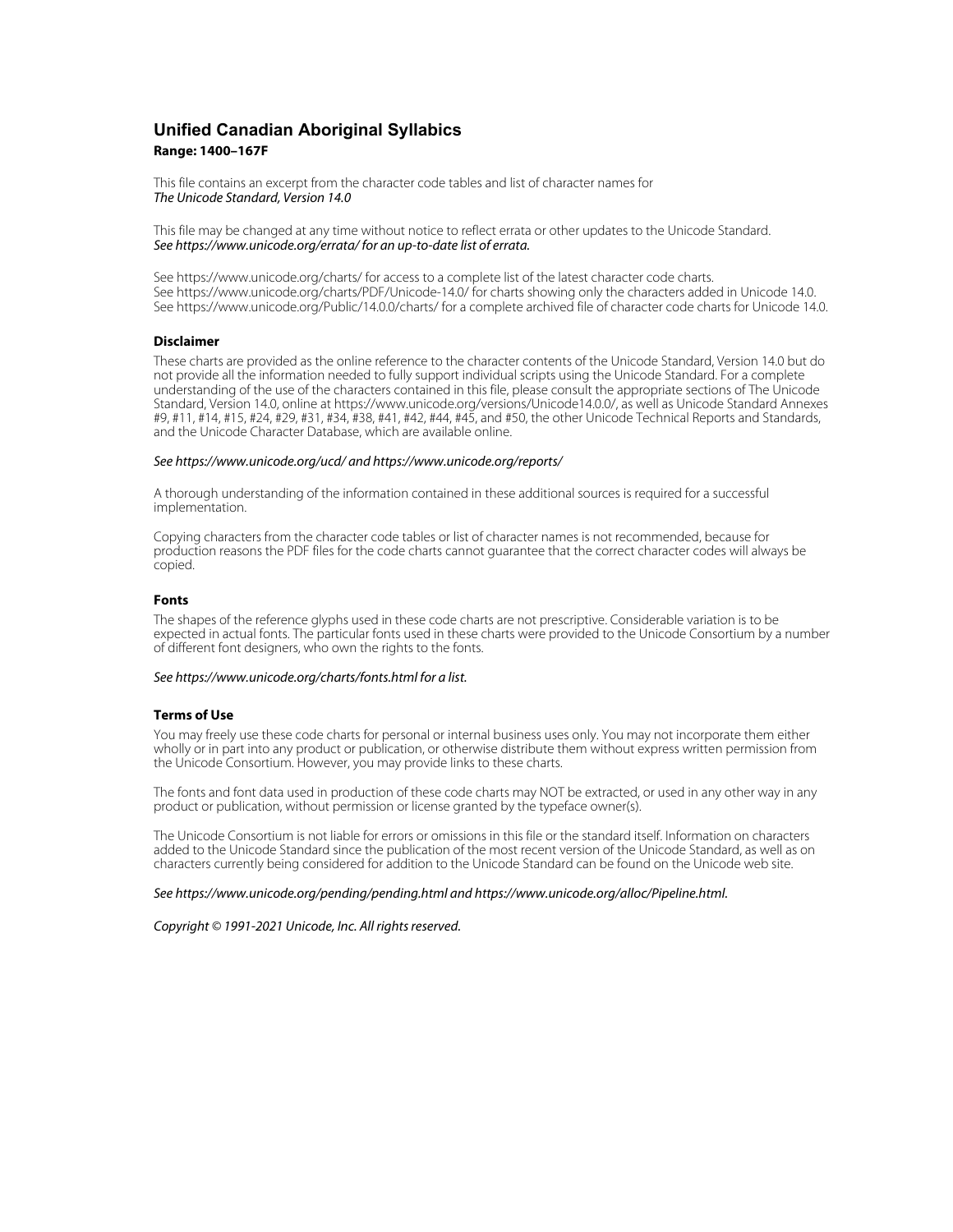|                  | 140                           | 141                            | 142                      | 143                           | 144                 | 145                    | 146                              | 147                     | 148                         | 149                  | 14A                            | 14B                    | 14C                                | 14D                                                     |
|------------------|-------------------------------|--------------------------------|--------------------------|-------------------------------|---------------------|------------------------|----------------------------------|-------------------------|-----------------------------|----------------------|--------------------------------|------------------------|------------------------------------|---------------------------------------------------------|
| $\mathbf 0$      | =                             | .∕′                            | N                        | ۰                             | ۰,                  |                        |                                  | O                       | ۰ņ                          |                      | :1                             | ٠                      | $\Omega$                           | $\mathbf{a}$                                            |
| $\mathbf{1}$     | 1400                          | 1410<br><u>八.</u>              | 1420<br>υ                | 1430                          | 1440<br>➢.          | 1450<br>٠              | 1460<br>$\cdot$ (                | 1470<br>$\bullet$<br>d  | 1480<br>D٠                  | 1490                 | 14A0<br>Ⴑ                      | 14B0<br>٠<br>$\bullet$ | 14C0<br>$\circ$<br>σ               | 14D0<br>U                                               |
|                  | 1401                          | 1411                           | 1421                     | 1431                          | 1441                | 1451                   | 1461                             | 1471                    | 1481                        | 1491                 | 14A1                           | 14B1                   | 14C1                               | 14D1                                                    |
| $\overline{2}$   | $\circ$                       | ∙Ŋ                             | n                        |                               | $\frac{1}{2}$       | $\bullet\bullet$       | $\overline{\phantom{a}}$         | b                       | :ხ                          | $\cdot^{\prime}$     | J                              | $\bullet$              | σ                                  | <u>م</u>                                                |
|                  | 1402                          | 1412                           | 1422                     | 1432                          | 1442                | 1452                   | 1462                             | 1472                    | 1482                        | 1492                 | 14A2                           | 14B2                   | 14C2                               | 14D2                                                    |
| 3                | 1403                          | ∣ >∙<br>1413                   | $\mathbf{C}$<br>1423     | 1433                          | 1443                | $\blacksquare$<br>1453 | . [<br>1463                      | b<br>1473               | ь<br>1483                   | λ.<br>1493           | 14A3                           | I۰<br>14B3             | ٠<br>$\mathbf \Omega$<br>14C3      | 14D3                                                    |
| $\overline{4}$   |                               | •Ŋ                             | O                        |                               | $\cdot$ $<$         | $\mathbf{C}$           | ٠<br>$\overline{\phantom{a}}$    | .q                      | d                           | ∙∣                   | $\circ$                        | ٠<br>٠                 | O                                  | $\circ$<br>$\overline{\phantom{a}}$                     |
|                  | 1404                          | 1414                           | 1424                     | 1434                          | 1444                | 1454                   | 1464                             | 1474                    | 1484                        | 1494                 | 14A4                           | 14B4                   | <b>14C4</b>                        | 14D4                                                    |
| $\overline{5}$   |                               | ▷∙                             | $\mathcal{U}$            | $\bf{>}$                      | $\mathopen\smile$   | $\mathbb{R}^2$         | $\cdot$ C                        | q.                      | qı                          | ㄱ.                   |                                | ۱e                     | $\Omega$                           | C                                                       |
|                  | 1405                          | 1415                           | 1425<br>Ш                | 1435                          | 1445                | 1455<br>$\bullet$      | 1465<br>C                        | 1475                    | 1485                        | 1495<br>٠            | 14A5<br>$\bullet$              | 14B5                   | <b>14C5</b><br>$\bullet\; \bullet$ | 14D <sub>5</sub><br>٠                                   |
| $6\phantom{1}$   | D<br>1406                     | $\dot{\triangleright}$<br>1416 | 1426                     | $\bm{\triangleright}$<br>1436 | $\cdot$ $<$<br>1446 | 1456                   | 1466                             | $\cdot \! \rho$<br>1476 | ρι<br>1486                  | 1496                 | 14A6                           | $\bullet$<br>14B6      | O<br><b>14C6</b>                   | 14D6                                                    |
| $\overline{7}$   |                               | •⊲                             | ٠                        | $\dot{\ge}$                   | く.                  | $\cdot$ $\vert$        | - JI                             | ρ.                      | $d^{\prime}$                | ገ.                   |                                | $\bullet$              | Q                                  | $\overline{\phantom{a}}$                                |
|                  | 1407                          | 1417                           | 1427                     | 1437                          | 1447                | 1457                   | 1467                             | 1477<br>٠               | 1487                        | 1497                 | 14A7                           | 14B7                   | 14C7                               | 14D7                                                    |
| $\,8\,$          | ▷<br>1408                     | ⊲∙<br>1418                     | 1428                     | $\lt$<br>1438                 | .<br>K<br>1448      | <b>I.</b><br>1458      | יך<br>1468                       | ۰Ó<br>1478              | b'<br>1488                  | 1498                 | 14A8                           | $\bullet$<br>14B8      | ∩<br><b>14C8</b>                   | $\bigcap$<br>14D8                                       |
|                  |                               |                                |                          |                               | $\prec$             |                        |                                  |                         | r                           |                      | $\bullet$ $\bullet$            |                        |                                    | $\bullet$                                               |
| $\boldsymbol{9}$ | ▷<br>1409                     | ∙<∣<br>1419                    | +<br>1429                | ✓<br>1439                     | 1449                | 1459                   | $\mathbf{I}$<br>1469             | ρ.<br>1479              | 1489                        | l e<br>1499          | 14A9                           | ٠<br>14B9              | O<br><b>14C9</b>                   | $\bigcap$<br>14D9                                       |
|                  |                               |                                | Т                        |                               | ı                   |                        |                                  |                         | $\bullet$                   |                      |                                |                        |                                    |                                                         |
| $\overline{A}$   | $\operatorname{\lhd}$<br>140A | 141A                           | 142A                     | 143A                          | 144A                | ŀ<br>145A              | $\overline{\phantom{a}}$<br>146A | ۰d<br>147A              | 148A                        | 149A                 | 14AA                           | $\ddot{\cdot}$<br>14BA | $\mathbf O$<br>14CA                | ⊂<br>14DA                                               |
| B                | ٠<br>$\operatorname{\lhd}$    | Ċ                              | $\overline{\phantom{a}}$ | \ /.                          | h                   | $\cdot$ ( )            | q                                | $\mathsf{d}$            |                             | ı.                   |                                | L                      | $\cdot$ O                          | ٠<br>C.                                                 |
|                  | 140B                          | 141B                           | 142B                     | 143B                          | 144B                | 145B                   | 146B                             | 147B                    | 148B                        | 149B                 | 14AB                           | 14BB                   | 14CB                               | 14DB                                                    |
| $\mathsf{C}$     | <u>.V</u>                     | W                              | 八                        | ·/                            |                     | ∩∙                     | $\bullet$<br>ρ                   | ٠d                      | ⋂                           | $\cdot$ ,            | $\cdot$ I                      | C                      | Q.                                 | $\mathbin{\overline{\phantom{a}}}\mathbin{\phantom{a}}$ |
|                  | 140C                          | 141C                           | 142C                     | 143C                          | 144C<br>$\bullet$   | 145C                   | 146C                             | 147C<br>$\bullet$       | 148C                        | 149C                 | 14AC                           | 14BC                   | 14CC                               | 14DC                                                    |
| D                | V.<br>140D                    | $\circ^{\circ}$<br>141D        | レ<br>142D                | 八<br>143D                     | $\sqrt{}$<br>144D   | $\cdot$<br>145D        | ρ<br>146D                        | $\dot{q}$ .<br>147D     | ل<br>148D                   | $\mathbf{r}$<br>149D | $\left  \cdot \right $<br>14AD | L<br>14BD              | ٠Q<br>14CD                         | 14DD                                                    |
|                  |                               | Δ                              |                          |                               |                     |                        |                                  |                         |                             |                      |                                | $\boldsymbol{2}$       |                                    |                                                         |
| E                | <u> ∙∕\</u>                   |                                | $\triangleleft$          |                               |                     | . .                    | ρ                                | $\cdot b$               | J                           |                      | ∙I -                           |                        | Q.                                 | $\cdot$ $\subset$                                       |
|                  | 140E                          | 141E<br>$\prime$               | 142E                     | 143E                          | 144E                | 145E<br>$\bigcup$      | 146E<br>$\mathsf d$              | 147E                    | 148E<br>$\bullet\; \bullet$ | 149E                 | 14AE<br>$\bullet$              | 14BE<br>2              | 14CE<br>$\bullet$ $\bullet$        | 14DE                                                    |
| $\mathsf F$      | 140F                          | 141F                           | 142F                     | ò<br>143F                     | 144F                | 145F                   | 146F                             | b٠<br>147F              | 148F                        | $\cdot$<br>149F      | 14AF                           | 14BF                   | $\Omega$<br>14CF                   | 14DF                                                    |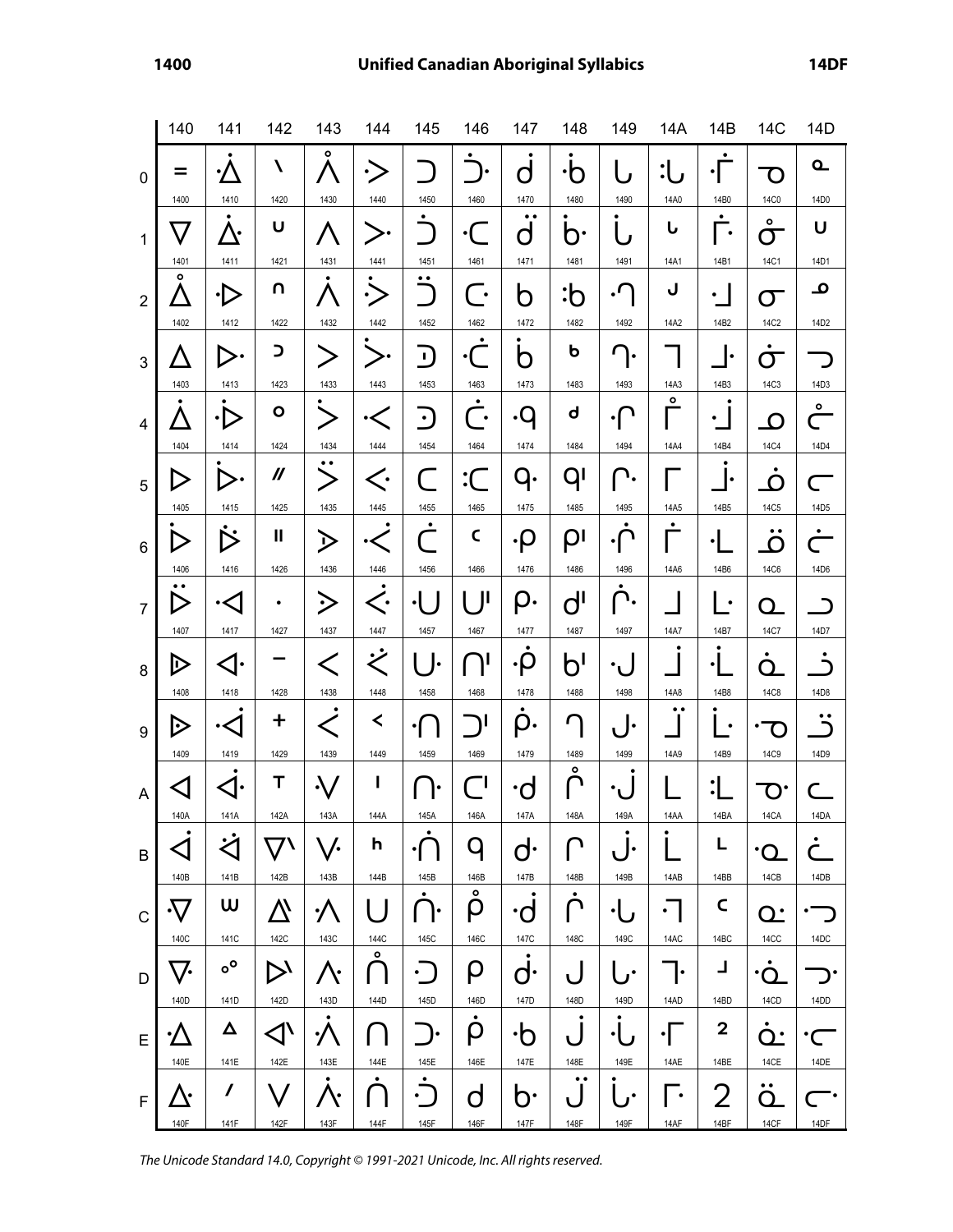|                         | 14E                   | 14F            | 150                     | 151                   | 152                                                     | 153                                | 154                   | 155                                   | 156                                  | 157                       | 158                               | 159                                  | 15A                               |
|-------------------------|-----------------------|----------------|-------------------------|-----------------------|---------------------------------------------------------|------------------------------------|-----------------------|---------------------------------------|--------------------------------------|---------------------------|-----------------------------------|--------------------------------------|-----------------------------------|
| $\mathbf 0$             | ٠<br>14E0             | ٠<br>٢<br>14F0 | .L<br>1500              | η<br>1510             | $\mathbf{v}$<br>1520                                    | 4.<br>1530                         | $\ddot{}$<br>1540     | $\varsigma$<br>1550                   | 61<br>1560                           | וטן<br>1570               | $\mathsf{G}$<br>$\rho$<br>1580    | $\mathbf{q}_\mathbf{u}$<br>ר<br>1590 | 15A0                              |
| $\mathbf{1}$            | 14E1                  | 14F1           | 1501                    | $\int$<br>1511        | 1521                                                    | 1531                               | X<br>1541             | ₹<br>1551                             | $\Theta$<br>1561                     | ဂါ<br>1571                | $\mathsf{S}^{\mathsf{P}}$<br>1581 | $\mathbf{a}$<br>1591                 | ▁<br>15A1                         |
| $\overline{2}$          | 14E2                  | 14F2           | Ļ,<br>1502              | ِنِ<br>1512           | $\infty$ .<br>1522                                      | Ļ.                                 | - Г                   | ≶<br>1552                             | ٠<br>61<br>1562                      | 2<br>1572                 | ς,<br>1582                        | $\mathbf{q}$<br>1592                 |                                   |
| 3                       | •ר                    | $\bullet$      | ٠                       | (V)                   |                                                         | 1532                               | 1542                  | ୧,                                    | $\bullet$<br>G                       | Œ                         | $\mathcal{A}$                     | $\mathbf{q}$                         | 15A2                              |
| $\overline{\mathbf{4}}$ | 14E3                  | 14F3           | 1503                    | 1513                  | 1523                                                    | 1533<br><u>і</u>                   | 1543                  | 1553<br>$\bullet$<br>6                | 1563<br>$\sigma$                     | 1573<br>O                 | 1583<br>հի                        | 1593<br>$\mathbf{q}_\mathbf{U}$      | 15A3<br>⊂                         |
| 5                       | 14E4                  | 14F4           | 1504<br>ካ               | 1514<br>$\mathcal{C}$ | 1524<br>$\boldsymbol{\mathcal{G}}$                      | 1534<br>ーマ                         | 1544<br>$\circ$<br>Րւ | 1554<br>6\                            | 1564<br>٠<br>$\mathbf{\sigma}$       | 1574<br>$\bm{\mathsf{Q}}$ | 1584<br>ҁь                        | 1594<br>٩                            | 15A4<br>$\bullet$<br>٣<br>7       |
| $\,6$                   | 14E5                  | 14F5<br>۰\     | 1505<br>S               | 1515                  | 1525<br>イ                                               | 1535<br>$\overline{\zeta}$         | 1545<br>Ղ             | 1555<br>δ\                            | 1565<br>$\mathbf{\Omega}$            | 1575<br>$\bm{\mathsf{Q}}$ | 1585<br>Я                         | 1595<br>مم                           | 15A5<br>ς                         |
| $\overline{7}$          | 14E6<br>$\bullet$     | 14F6<br>. .    | 1506<br>لم              | 1516<br>.r            | 1526<br>۰                                               | 1536<br>$\cdot \blacktriangleleft$ | 1546                  | 1556<br>シ                             | 1566<br>٠<br>ဇ                       | 1576<br>$\mathsf{Q}$      | 1586<br>R                         | 1596<br>q                            | 15A6<br>与                         |
| 8                       | 14E7                  | 14F7           | 1507<br>└               | 1517<br>٠             | 1527<br>$\overline{\phantom{a}}$                        | 1537<br>Ļ.                         | 1547                  | 1557<br>ら                             | 1567<br>တ.                           | 1577<br>$\dot{q}$         | 1587<br>ბ                         | 1597<br>ပြ                           | 15A7<br>슥                         |
| 9                       | 14E8<br>$\bullet$     | 14F8<br>ノ.     | 1508<br>ኔ               | 1518<br>$\cdot \int$  | 1528<br>Ą                                               | 1538                               | 1548<br>.<br>س        | 1558<br>$\Diamond$                    | 1568<br>$\bullet$<br>$\mathcal{D}$ . | 1578<br>$\mathbf b$       | 1588<br>Ӄ                         | 1598<br>$\mathbf C$                  | 15A8<br>$\overline{4}$            |
| A                       | 14E9<br>$\subset$     | 14F9           | 1509<br>ሪ               | 1519<br>١.            | 1529<br>$\prec$                                         | 1539                               | 1549                  | 1559<br>∕О                            | 1569<br>ဇ                            | 1579                      | 1589<br>r                         | 1599<br>ს                            | 15A9<br>$\overline{\overline{C}}$ |
| B                       | 14EA<br>₹             | 14FA<br>J.     | 150A<br>ż               | 151A<br>$\cdot \int$  | 152A                                                    | 153A                               | 154A<br>ς             | 155A<br>. <sub><o< sub=""></o<></sub> | 156A<br>''                           | 157A<br>ъ                 | 158A                              | 159A<br>O                            | 15AA<br>$\overline{\vec{r}}$      |
|                         | 14EB<br>ξ             | 14FB           | 150B                    | 151B                  | 152B<br>$\bullet\bullet$<br>$\overline{\blacktriangle}$ | 153B<br>$\overline{7}$             | 154B<br>٠<br>ς        | 155B<br>٠<br>ζΟ.                      | 156B                                 | 157B<br>Н                 | 158B<br>$\cdot$                   | 159B                                 | 15AB<br>ち                         |
| $\mathsf{C}$            | 14EC                  | 14FC           | 150C                    | 151C                  | 152C                                                    | 153C                               | 154C                  | 155C<br>⋞                             | 门<br>156C                            | 157C<br>X                 | <b>158C</b>                       | $\sigma$<br>159C                     | 15AC                              |
| D                       | 14ED<br>$\circ$       | י -<br>14FD    | י $\mathcal{L}$<br>150D | .<br>(V)<br>151D      | ケ<br>152D<br>$\bullet$                                  | ・レー<br>153D                        | لے<br>154D            | 155D                                  | $\hat{=}$<br>156D                    | 157D<br>$\circ$           | 158D<br>۰                         | $\Omega$<br>159D                     | ち<br>15AD                         |
| E                       | 14EE                  | 14FE           | h'<br>150E              | $\mathcal{C}$<br>151E | $\frac{1}{2}$<br>152E                                   | ን<br>153E                          | ٠Ç<br>154E<br>٠       | P J<br>155E                           | E<br>156E                            | ۹p<br>157E                | 158E                              | $\Omega$<br>159E                     | サ<br>15AE                         |
| $\mathsf F$             | $\mathbf{r}'$<br>14EF | 14FF           | 150F                    | 151F                  | <u>.4</u><br>152F                                       | M<br>153F                          | ς.<br>154F            | $\mathsf{P}$<br>155F                  | **<br>156F                           | ۹p<br>157F                | 158F                              | <u>ت</u><br>159F                     | b<br>15AF                         |

The Unicode Standard 14.0, Copyright © 1991-2021 Unicode, Inc. All rights reserved.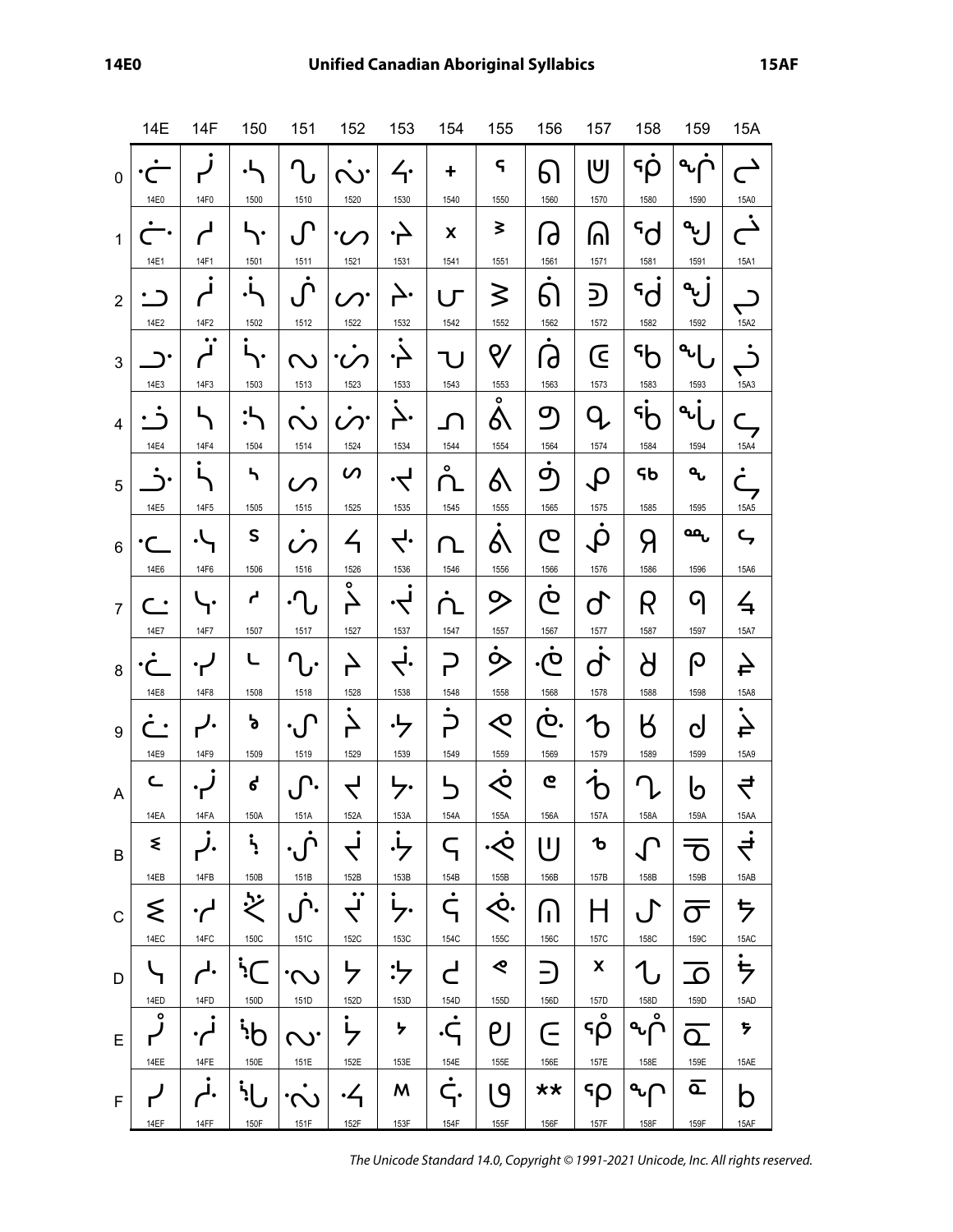|                | 15B               | 15C                                  | 15D                                                                 | 15E                                        | 15F                                | 160                | 161                 | 162                        | 163                  | 164                    | 165                               | 166                                                                                                                                                          | 167                     |
|----------------|-------------------|--------------------------------------|---------------------------------------------------------------------|--------------------------------------------|------------------------------------|--------------------|---------------------|----------------------------|----------------------|------------------------|-----------------------------------|--------------------------------------------------------------------------------------------------------------------------------------------------------------|-------------------------|
| $\mathbf 0$    | 15B0              | ↷<br><b>15C0</b>                     | V<br>15D0                                                           | $\left\lfloor \cdot \right\rfloor$<br>15E0 | $\blacksquare$<br>15F0             | В<br>1600          | $\mathsf C$<br>1610 | ಗೌ<br>1620                 | 1630                 | 1640                   | 1650                              | Æ<br>1660                                                                                                                                                    | a<br>1670               |
| $\mathbf{1}$   | 15B1              | い<br>15C1                            | ⋀<br>15D1                                                           | 15E1                                       | 3<br>15F1                          | V<br>1601          | <u>උ</u><br>1611    | ${\bf c}$<br>1621          | כֿ<br>1631           | 1641                   | ヺ<br>1651                         | W<br>1661                                                                                                                                                    | <mark>مم</mark><br>1671 |
| $\overline{2}$ | 15B2              | ✓<br>15C <sub>2</sub>                | →<br>15D2                                                           | 15E2                                       | ヹ<br>15F2                          | 1602               | ට<br>1612           | 1622                       | כֿ<br>1632           | 1642                   | ႕<br>1652                         | IJΙ<br>1662                                                                                                                                                  | مه<br>1672              |
| 3              | 15B3              | N<br>15C3                            | ⇛<br>15D3                                                           | 15E3                                       | ⊰<br>15F3                          | 1603               | Q<br>1613           | 1623                       | $\mathsf C$<br>1633  | $\blacksquare$<br>1643 | Е<br>1653                         | $\mathbf{B}$<br>1663                                                                                                                                         | مم<br>1673              |
| $\overline{4}$ | -<br>15B4         | $\Delta$<br><b>15C4</b>              | ⋟<br>15D4                                                           | $\bm{\Sigma}$<br>15E4                      | Е<br>15F4                          | 1604               | <u>て</u><br>1614    | 5<br>1624                  | 1634                 | <u>ل</u><br>1644       | ₩<br>1654                         | 쁘<br>1664                                                                                                                                                    | مم<br>1674              |
| 5              | 15B5              | А<br><b>15C5</b>                     | $\Leftarrow$<br>15D <sub>5</sub>                                    | $\Sigma$<br>15E5                           | 15F5                               | D<br>1605          | δ<br>1615           | כ<br>1625                  | ╻╲<br>1635           | $\mathsf C$<br>1645    | HЧ<br>1655                        | $\mathbf{E}$<br>1665                                                                                                                                         | مم <sub>ں</sub><br>1675 |
| 6              | 15B6              | $\blacktriangleright$<br><b>15C6</b> | $\bf \Psi$<br>15D6                                                  | <u>}</u><br>15E6                           | 15F6                               | D<br>1606          | Ջ<br>1616           | <u>ن</u><br>1626           | ら<br>1636            | Z<br>1646              | Β<br>1656                         | ຮ<br>1666                                                                                                                                                    | ممي<br>1676             |
| $\overline{7}$ | 15B7              | 少<br>15C7                            | A<br>15D7                                                           | $\bm{\mathcal{Q}}$<br>15E7                 | B<br>15F7                          | 1607               | <b>N</b><br>1617    | $\mathsf C$<br>1627        | ፟፟፟፟፟፟፟፟፟<br>1637    | Ż<br>1647              | B<br>1657                         | $\mathfrak{W}% _{T}=\mathfrak{W}_{T}\!\left( a,b\right) ,\ \mathfrak{W}_{T}=C_{T}\!\left( a,b\right) ,\ \mathfrak{W}_{T}=C_{T}\!\left( a,b\right) ,$<br>1667 | 4։<br>1677              |
| 8              | 15B8              | ∙D<br><b>15C8</b>                    | ₩<br>15D8                                                           | 15E8                                       | Β<br>15F8                          | W<br>1608          | <b>N</b><br>1618    | ካ.<br>1628                 | $\mathbf{c}$<br>1638 | זין<br>1648            | $\boldsymbol{\mathrm{B}}$<br>1658 | $\mathfrak{W}% _{T}=\mathfrak{W}_{T}\!\left( a,b\right) ,\ \mathfrak{W}_{T}=C_{T}\!\left( a,b\right) , \label{W2}%$<br>1668                                  | Ļ٠<br>1678              |
| 9              | 15B9              | ◁<br><b>15C9</b>                     | ₩<br>15D9                                                           | 15E9                                       | B<br>15F9                          | 71<br>1609         | VO<br>1619          | 1629                       | $\mathsf{C}$<br>1639 | ≀יז<br>1649            | В<br>1659                         | B<br>1669                                                                                                                                                    | ÷.<br>1679              |
| $\overline{A}$ | 15BA              | 15CA                                 | 少<br>15DA                                                           | D<br>15EA                                  | 15FA                               | っ<br>160A          | N<br>161A           | Ъ<br>162A                  | 163A                 | н,<br>164A             | \$<br>165A                        | B<br>166A                                                                                                                                                    | ₹.<br>167A              |
| B              | 15BB              | 15CB                                 | €<br>15DB                                                           | D<br>15EB                                  | M<br>15FB                          | ゥ<br>160B          | CЛ<br>161B          | <u>ל</u><br>162B           | 163B                 | ロ<br>164B              | 币<br>165B                         | B<br>166B                                                                                                                                                    | ₹.<br>167B              |
| $\mathsf{C}$   | M<br>15BC         | ▷<br>15CC                            | 15DC                                                                | Đ<br>15EC                                  | $\bm{\mu}$<br>15FC                 | ჭ<br>160C          | G<br>161C           | ら<br>162C                  | ξ<br>163C            | ⊦•<br>164C             | Щ<br>165C                         | B<br>166C                                                                                                                                                    | ち・<br>167C              |
| D              | Λl                | $\mathbb{D}$                         | $\Box$                                                              | Œ                                          | $\bm B$                            | ٤                  | <u>၅</u>            | Ċ                          | Ъ                    | Ğ                      | 圯                                 | X                                                                                                                                                            | ち・                      |
| E              | 15BD<br>١٨        | 15CD<br>▷                            | 15DD                                                                | 15ED<br>T                                  | 15FD<br>$\bm{\mathcal{B}}$         | 160D<br> ႟         | 161D<br>ಗಾ          | 162D<br>7 ]                | 163D<br>$\mathbf{5}$ | 164D<br>11             | 165D<br>毌                         | 166D<br>X                                                                                                                                                    | 167D<br>$\ddagger$      |
| F              | 15BE<br>M<br>15BF | 15CE<br>◁<br>15CF                    | 15DE<br>$\vert \hspace{.04cm} \cdot \hspace{.04cm} \rangle$<br>15DF | 15EE<br>Н<br>15EF                          | 15FE<br>$\bm{\mathcal{B}}$<br>15FF | 160E<br>61<br>160F | 161E<br>ಗಾ<br>161F  | 162E<br><u>( )</u><br>162F | 163E<br>ξ<br>163F    | 164E<br>ſΠ<br>164F     | 165E<br>圯<br>165F                 | 166E<br>5Q<br>166F                                                                                                                                           | 167E<br>=<br>167F       |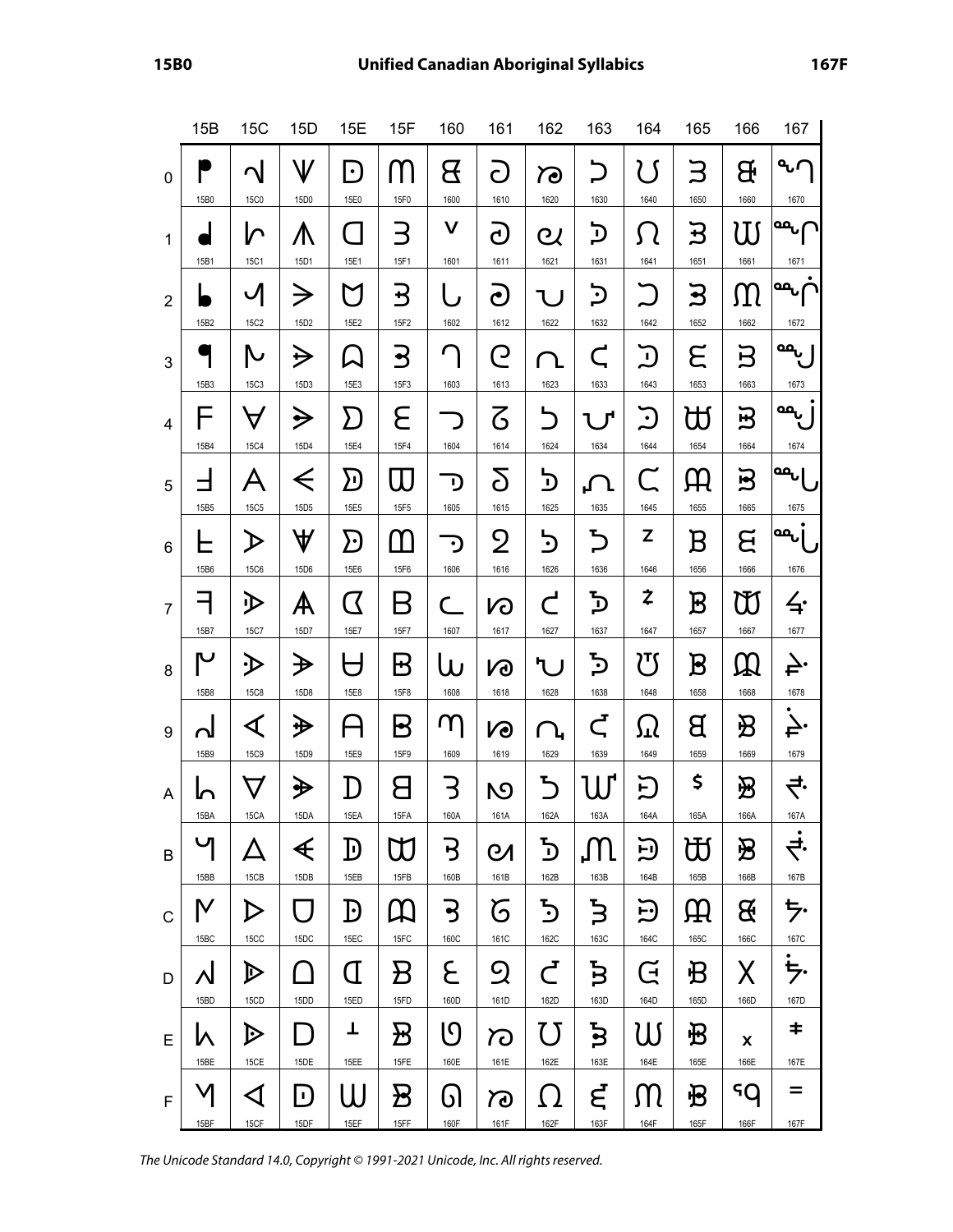| <b>Punctuation</b> |                |                                                                               | 1427 |               | CANADIAN SYLLABICS FINAL MIDDLE DOT                             |
|--------------------|----------------|-------------------------------------------------------------------------------|------|---------------|-----------------------------------------------------------------|
| 1400               | $=$            | <b>CANADIAN SYLLABICS HYPHEN</b>                                              |      |               | · Moose Cree (W), Athapascan (Y), Sayisi (YU),<br>Blackfoot (S) |
| <b>Syllables</b>   |                |                                                                               | 1428 |               | CANADIAN SYLLABICS FINAL SHORT                                  |
| 1401               | ▽              | <b>CANADIAN SYLLABICS E</b>                                                   |      |               | <b>HORIZONTAL STROKE</b>                                        |
|                    |                | · Inuktitut (AI), Carrier (U)                                                 |      |               | · West Cree (C), Sayisi (D)                                     |
| 1402               | Á              | <b>CANADIAN SYLLABICS AAI</b>                                                 | 1429 | $\ddagger$    | <b>CANADIAN SYLLABICS FINAL PLUS</b>                            |
|                    |                | • Inuktitut                                                                   |      |               | • Athapascan (N), Sayisi (AI)                                   |
| 1403               | Δ              | <b>CANADIAN SYLLABICS I</b>                                                   | 142A | т             | CANADIAN SYLLABICS FINAL DOWN TACK                              |
|                    |                | $\bullet$ Carrier (O)                                                         |      |               | • N Cree (L), Carrier (D)                                       |
| 1404               | À              | <b>CANADIAN SYLLABICS II</b>                                                  |      |               | $\rightarrow$ 22A4 T down tack                                  |
| 1405               | D              | <b>CANADIAN SYLLABICS O</b>                                                   | 142B |               | V CANADIAN SYLLABICS EN                                         |
|                    |                | • Inuktitut (U), Carrier (E)                                                  | 142C | △             | <b>CANADIAN SYLLABICS IN</b>                                    |
| 1406               | ▷              | <b>CANADIAN SYLLABICS OO</b>                                                  | 142D |               | $\triangleright$ CANADIAN SYLLABICS ON                          |
|                    |                | • Inuktitut (UU)                                                              | 142E |               | √ CANADIAN SYLLABICS AN                                         |
| 1407               | ▷              | CANADIAN SYLLABICS Y-CREE OO                                                  | 142F | V.            | <b>CANADIAN SYLLABICS PE</b>                                    |
| 1408<br>1409       | ▷              | <b>CANADIAN SYLLABICS CARRIER EE</b>                                          |      |               | · Inuktitut (PAI), Athapascan (BE), Carrier (HU)                |
| 140A               | ▷<br>◁         | <b>CANADIAN SYLLABICS CARRIER I</b><br><b>CANADIAN SYLLABICS A</b>            | 1430 |               | A CANADIAN SYLLABICS PAAI                                       |
| 140B               | ◁              | <b>CANADIAN SYLLABICS AA</b>                                                  | 1431 | Λ.            | · Inuktitut                                                     |
| 140C               | ∿              | <b>CANADIAN SYLLABICS WE</b>                                                  | 1432 | Λ.            | <b>CANADIAN SYLLABICS PI</b><br><b>CANADIAN SYLLABICS PII</b>   |
| 140D               | V.             | <b>CANADIAN SYLLABICS WEST-CREE WE</b>                                        | 1433 | >             | <b>CANADIAN SYLLABICS PO</b>                                    |
| 140E               | Δ              | <b>CANADIAN SYLLABICS WI</b>                                                  |      |               | · Inuktitut (PU), Athapascan (BO), Carrier (HE)                 |
| 140F               | ∆              | <b>CANADIAN SYLLABICS WEST-CREE WI</b>                                        | 1434 | $\dot{ }$     | <b>CANADIAN SYLLABICS POO</b>                                   |
| 1410               | Δ              | <b>CANADIAN SYLLABICS WII</b>                                                 |      |               | • Inuktitut (PUU)                                               |
| 1411               | Δ٠             | <b>CANADIAN SYLLABICS WEST-CREE WII</b>                                       | 1435 | ジ             | CANADIAN SYLLABICS Y-CREE POO                                   |
| 1412               | ·⊳             | <b>CANADIAN SYLLABICS WO</b>                                                  | 1436 |               | $\triangleright$ CANADIAN SYLLABICS CARRIER HEE                 |
| 1413               | ▷              | <b>CANADIAN SYLLABICS WEST-CREE WO</b>                                        | 1437 | ⋗             | <b>CANADIAN SYLLABICS CARRIER HI</b>                            |
| 1414               | ∙⊳             | <b>CANADIAN SYLLABICS WOO</b>                                                 | 1438 | $\lt$         | <b>CANADIAN SYLLABICS PA</b>                                    |
| 1415               | ⊳∙             | CANADIAN SYLLABICS WEST-CREE WOO                                              |      |               | • Athapascan (BA), Carrier (HA)                                 |
| 1416               | ₿              | CANADIAN SYLLABICS NASKAPI WOO                                                | 1439 | ₹             | <b>CANADIAN SYLLABICS PAA</b>                                   |
| 1417               | ∙⊲             | <b>CANADIAN SYLLABICS WA</b>                                                  | 143A | ∿ ∖           | <b>CANADIAN SYLLABICS PWE</b>                                   |
| 1418               | ◁              | <b>CANADIAN SYLLABICS WEST-CREE WA</b>                                        | 143B |               | V CANADIAN SYLLABICS WEST-CREE PWE                              |
| 1419               | ∙⊲             | <b>CANADIAN SYLLABICS WAA</b>                                                 | 143C | ∧             | <b>CANADIAN SYLLABICS PWI</b>                                   |
| 141A               | ₫.             | CANADIAN SYLLABICS WEST-CREE WAA                                              | 143D |               | A CANADIAN SYLLABICS WEST-CREE PWI                              |
| 141B               | ধ              | CANADIAN SYLLABICS NASKAPI WAA                                                | 143E | ∧             | <b>CANADIAN SYLLABICS PWII</b>                                  |
| 141C               | w              | <b>CANADIAN SYLLABICS AI</b>                                                  | 143F | ∧             | <b>CANADIAN SYLLABICS WEST-CREE PWII</b>                        |
|                    |                | • East Cree                                                                   | 1440 | ≻             | <b>CANADIAN SYLLABICS PWO</b>                                   |
| 141D               | $\circ^\circ$  | <b>CANADIAN SYLLABICS Y-CREE W</b>                                            | 1441 | $\mathord{>}$ | CANADIAN SYLLABICS WEST-CREE PWO                                |
| 141E               | Δ              | CANADIAN SYLLABICS GLOTTAL STOP                                               | 1442 |               | $\geq$ CANADIAN SYLLABICS PWOO                                  |
|                    |                | • Moose Cree (Y), Algonquian (GLOTTAL STOP)                                   | 1443 | $>$ .         | CANADIAN SYLLABICS WEST-CREE PWOO                               |
| 141F               | $\prime$       | CANADIAN SYLLABICS FINAL ACUTE                                                | 1444 |               | < CANADIAN SYLLABICS PWA                                        |
|                    |                | · West Cree (T), East Cree (Y), Inuktitut (GLOTTAL                            | 1445 | $\leftarrow$  | <b>CANADIAN SYLLABICS WEST-CREE PWA</b>                         |
|                    |                | STOP)                                                                         | 1446 |               | √ CANADIAN SYLLABICS PWAA                                       |
| 1420               | x              | · Athapascan (B/P), Sayisi (I), Carrier (G)<br>CANADIAN SYLLABICS FINAL GRAVE | 1447 | $\leftarrow$  | CANADIAN SYLLABICS WEST-CREE PWAA                               |
|                    |                | · West Cree (K), Athapascan (K), Carrier (KH)                                 | 1448 | ぐ<br>≺        | CANADIAN SYLLABICS Y-CREE PWAA                                  |
| 1421               | U              | CANADIAN SYLLABICS FINAL BOTTOM HALF                                          | 1449 |               | <b>CANADIAN SYLLABICS P</b>                                     |
|                    |                | <b>RING</b>                                                                   | 144A | L             | • Blackfoot (Y)                                                 |
|                    |                | • N Cree (SH), Sayisi (R), Carrier (NG)                                       |      |               | CANADIAN SYLLABICS WEST-CREE P<br>$\bullet$ Sayisi (G)          |
| 1422               | n              | CANADIAN SYLLABICS FINAL TOP HALF RING                                        | 144B | h             | CANADIAN SYLLABICS CARRIER H                                    |
|                    |                | · Algonquian (S), Chipewyan (R), Sayisi (S)                                   | 144C | U             | <b>CANADIAN SYLLABICS TE</b>                                    |
| 1423               | э              | CANADIAN SYLLABICS FINAL RIGHT HALF RING                                      |      |               | · Inuktitut (TAI), Athapascan (DI), Carrier (DU)                |
|                    |                | • West Cree (N), Athapascan (D/T), Sayisi (N),                                | 144D | ∩             | <b>CANADIAN SYLLABICS TAAI</b>                                  |
|                    |                | Carrier (N)                                                                   |      |               | · Inuktitut                                                     |
| 1424               | ۰              | CANADIAN SYLLABICS FINAL RING                                                 | 144E | ∩             | <b>CANADIAN SYLLABICS TI</b>                                    |
|                    |                | • West Cree (W), Sayisi (O)                                                   |      |               | • Athapascan (DE), Carrier (DO)                                 |
| 1425               | $\prime\prime$ | CANADIAN SYLLABICS FINAL DOUBLE ACUTE                                         | 144F | ∩             | <b>CANADIAN SYLLABICS TII</b>                                   |
|                    | Ш              | • Chipewyan (TT), South Slavey (GH)                                           | 1450 | C.            | <b>CANADIAN SYLLABICS TO</b>                                    |
| 1426               |                | CANADIAN SYLLABICS FINAL DOUBLE SHORT<br><b>VERTICAL STROKES</b>              |      |               | · Inuktitut (TU), Athapascan (DO), Carrier (DE),                |
|                    |                | • Algonquian (H), Carrier (R)                                                 |      |               | Sayisi (DU)                                                     |
|                    |                |                                                                               |      |               |                                                                 |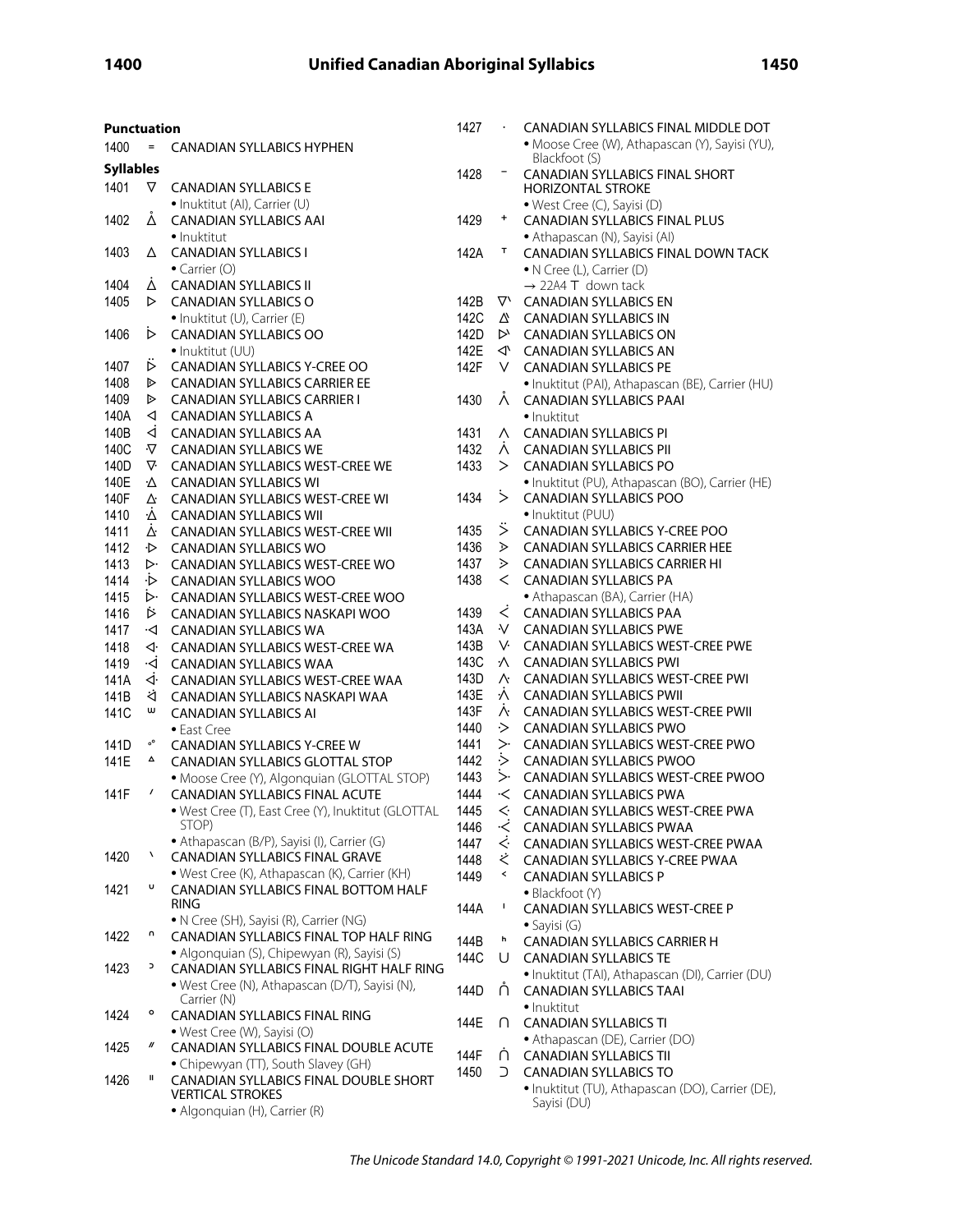| 1451 | Ċ         | <b>CANADIAN SYLLABICS TOO</b>                                      | 1483 | ь            | <b>CANADIAN SYLLABICS K</b>      |
|------|-----------|--------------------------------------------------------------------|------|--------------|----------------------------------|
|      |           | · Inuktitut (TUU)                                                  | 1484 | d            | <b>CANADIAN SYLLABICS KW</b>     |
| 1452 | Ë         | CANADIAN SYLLABICS Y-CREE TOO                                      |      |              | • East Cree                      |
| 1453 | D         | CANADIAN SYLLABICS CARRIER DEE                                     | 1485 | qı           | <b>CANADIAN SYLLABICS SOUT</b>   |
| 1454 | $\supset$ | <b>CANADIAN SYLLABICS CARRIER DI</b>                               | 1486 | $\rho_1$     | <b>CANADIAN SYLLABICS SOUT</b>   |
| 1455 | C         | <b>CANADIAN SYLLABICS TA</b>                                       | 1487 | ď            | <b>CANADIAN SYLLABICS SOUT</b>   |
|      |           | • Athapascan (DA)                                                  | 1488 | p,           | <b>CANADIAN SYLLABICS SOUT</b>   |
| 1456 | Ċ         | <b>CANADIAN SYLLABICS TAA</b>                                      | 1489 | ∩            | <b>CANADIAN SYLLABICS CE</b>     |
| 1457 | ٠U        | <b>CANADIAN SYLLABICS TWE</b>                                      |      |              | · Inuktitut (GAI), Athapascan (  |
| 1458 | U·        | <b>CANADIAN SYLLABICS WEST-CREE TWE</b>                            |      |              | Blackfoot (MA)                   |
| 1459 | ٠N        | <b>CANADIAN SYLLABICS TWI</b>                                      | 148A | ř            | <b>CANADIAN SYLLABICS CAAI</b>   |
| 145A | ∩∙        | CANADIAN SYLLABICS WEST-CREE TWI                                   |      |              | · Inuktitut (GAAI)               |
| 145B | ٠Ń        | <b>CANADIAN SYLLABICS TWII</b>                                     | 148B | ∩            | <b>CANADIAN SYLLABICS CI</b>     |
| 145C | ή٠        | <b>CANADIAN SYLLABICS WEST-CREE TWII</b>                           |      |              | · Inuktitut (GI), Athapascan (D  |
| 145D | Ð         | <b>CANADIAN SYLLABICS TWO</b>                                      |      |              | Blackfoot (ME)                   |
| 145E | J.        | CANADIAN SYLLABICS WEST-CREE TWO                                   | 148C | Ļ            | <b>CANADIAN SYLLABICS CII</b>    |
| 145F | Ċ         | <b>CANADIAN SYLLABICS TWOO</b>                                     |      |              | · Inuktitut (GII)                |
| 1460 | Ċ.        | CANADIAN SYLLABICS WEST-CREE TWOO                                  | 148D | J            | <b>CANADIAN SYLLABICS CO</b>     |
| 1461 | ٠C        | <b>CANADIAN SYLLABICS TWA</b>                                      |      |              | · Inuktitut (GU), Athapascan (I  |
| 1462 | Ċ         | CANADIAN SYLLABICS WEST-CREE TWA                                   |      |              | Blackfoot (MI)                   |
| 1463 | ۰Ċ        | <b>CANADIAN SYLLABICS TWAA</b>                                     | 148E | Ĵ            | CANADIAN SYLLABICS COO           |
| 1464 | Ċ         | CANADIAN SYLLABICS WEST-CREE TWAA                                  |      |              | · Inuktitut (GUU)                |
| 1465 | :С        | CANADIAN SYLLABICS NASKAPI TWAA                                    | 148F | Ü            | <b>CANADIAN SYLLABICS Y-CRE</b>  |
| 1466 | c         | <b>CANADIAN SYLLABICS T</b>                                        | 1490 | U            | <b>CANADIAN SYLLABICS CA</b>     |
| 1467 | U'        | <b>CANADIAN SYLLABICS TTE</b>                                      |      |              | · Inuktitut (GA), Athapascan (I  |
|      |           | · South Slavey (DEH)                                               |      |              | Blackfoot (MO)                   |
| 1468 | יח        | <b>CANADIAN SYLLABICS TTI</b>                                      | 1491 | j,           | <b>CANADIAN SYLLABICS CAA</b>    |
|      |           | • South Slavey (DIH)                                               |      |              | · Inuktitut (GAA)                |
| 1469 | יכ        | <b>CANADIAN SYLLABICS TTO</b>                                      | 1492 | ۰ባ           | <b>CANADIAN SYLLABICS CWE</b>    |
|      |           | · South Slavey (DOH)                                               | 1493 | ጉ·           | <b>CANADIAN SYLLABICS WEST</b>   |
| 146A | C         | <b>CANADIAN SYLLABICS TTA</b>                                      | 1494 | $\cdot \cap$ | <b>CANADIAN SYLLABICS CWI</b>    |
|      |           | · South Slavey (DAH)                                               | 1495 | ∩∙           | <b>CANADIAN SYLLABICS WEST</b>   |
| 146B | q         | <b>CANADIAN SYLLABICS KE</b>                                       | 1496 | ۰ή۰          | <b>CANADIAN SYLLABICS CWII</b>   |
|      |           | · Inuktitut (KAI), Blackfoot (PA)                                  | 1497 | ŕ۰           | <b>CANADIAN SYLLABICS WEST</b>   |
| 146C | p         | <b>CANADIAN SYLLABICS KAAI</b>                                     | 1498 | ٠J           | CANADIAN SYLLABICS CWO           |
|      |           | · Inuktitut                                                        | 1499 | J٠           | <b>CANADIAN SYLLABICS WEST</b>   |
| 146D | ρ         | <b>CANADIAN SYLLABICS KI</b>                                       | 149A | ۰J           | <b>CANADIAN SYLLABICS CWO</b>    |
|      |           | · Blackfoot (PE)                                                   | 149B | J٠           | <b>CANADIAN SYLLABICS WEST</b>   |
| 146E | p         | <b>CANADIAN SYLLABICS KII</b>                                      | 149C | ۰U           | <b>CANADIAN SYLLABICS CWA</b>    |
| 146F | d         | <b>CANADIAN SYLLABICS KO</b>                                       | 149D | ŀن           | <b>CANADIAN SYLLABICS WEST</b>   |
|      |           | · Inuktitut (KU), Sayisi (KU), Blackfoot (PI)                      | 149E | ٠Ù           | <b>CANADIAN SYLLABICS CWA</b>    |
| 1470 | d         | <b>CANADIAN SYLLABICS KOO</b>                                      | 149F | Ū٠           | <b>CANADIAN SYLLABICS WEST</b>   |
|      |           | $\bullet$ Inuktitut (KUU)                                          | 14A0 | :ს           | <b>CANADIAN SYLLABICS NASK</b>   |
| 1471 | ď         | CANADIAN SYLLABICS Y-CREE KOO                                      | 14A1 | ı            | <b>CANADIAN SYLLABICS C</b>      |
| 1472 | b         | CANADIAN SYLLABICS KA                                              |      |              | · Inuktitut (G), Sayisi (T)      |
|      |           | · Blackfoot (PO)                                                   | 14A2 | J            | <b>CANADIAN SYLLABICS SAYIS</b>  |
| 1473 | b         | CANADIAN SYLLABICS KAA                                             |      |              | • Athapascan (DH)                |
| 1474 | ۰q        | <b>CANADIAN SYLLABICS KWE</b>                                      | 14A3 | ٦            | CANADIAN SYLLABICS ME            |
| 1475 | ٩٠        | CANADIAN SYLLABICS WEST-CREE KWE                                   |      |              | · Inuktitut (MAI), Blackfoot (TA |
| 1476 | ۰P        |                                                                    | 14A4 | Ļ            | <b>CANADIAN SYLLABICS MAAI</b>   |
| 1477 | ρ.        | <b>CANADIAN SYLLABICS KWI</b>                                      |      |              | · Inuktitut                      |
| 1478 | ۰p        | CANADIAN SYLLABICS WEST-CREE KWI<br><b>CANADIAN SYLLABICS KWII</b> | 14A5 | г            | <b>CANADIAN SYLLABICS MI</b>     |
|      | p٠        | <b>CANADIAN SYLLABICS WEST-CREE KWII</b>                           |      |              | · Blackfoot (TE)                 |
| 1479 |           |                                                                    | 14A6 | Ė.           | <b>CANADIAN SYLLABICS MII</b>    |
| 147A | ٠d        | <b>CANADIAN SYLLABICS KWO</b>                                      | 14A7 | $\perp$      | <b>CANADIAN SYLLABICS MO</b>     |
| 147B | ď         | CANADIAN SYLLABICS WEST-CREE KWO                                   |      |              | · Inuktitut (MU), Sayisi (MU), B |
| 147C | ٠d        | CANADIAN SYLLABICS KWOO                                            | 14A8 | Г            | <b>CANADIAN SYLLABICS MOO</b>    |
| 147D | ď         | CANADIAN SYLLABICS WEST-CREE KWOO                                  |      |              | · Inuktitut (MUU)                |
| 147E | ۰b        | <b>CANADIAN SYLLABICS KWA</b>                                      | 14A9 | Ϊ.           | <b>CANADIAN SYLLABICS Y-CRE</b>  |
| 147F | b٠        | CANADIAN SYLLABICS WEST-CREE KWA                                   | 14AA | L.           | <b>CANADIAN SYLLABICS MA</b>     |
| 1480 | ۰b        | CANADIAN SYLLABICS KWAA                                            |      |              | · Blackfoot (TO)                 |
| 1481 | b٠        | CANADIAN SYLLABICS WEST-CREE KWAA                                  | 14AB | L            | CANADIAN SYLLABICS MAA           |
| 1482 | :ხ        | CANADIAN SYLLABICS NASKAPI KWAA                                    | 14AC | $\cdot$      | <b>CANADIAN SYLLABICS MWE</b>    |

| 1483 | b  | <b>CANADIAN SYLLABICS K</b>                        |
|------|----|----------------------------------------------------|
| 1484 | d  | <b>CANADIAN SYLLABICS KW</b>                       |
|      |    | • East Cree                                        |
| 1485 | ٩ı | CANADIAN SYLLABICS SOUTH-SLAVEY KEH                |
| 1486 | ρι | CANADIAN SYLLABICS SOUTH-SLAVEY KIH                |
| 1487 | ď  | CANADIAN SYLLABICS SOUTH-SLAVEY KOH                |
| 1488 | Pı | CANADIAN SYLLABICS SOUTH-SLAVEY KAH                |
| 1489 | ባ  | <b>CANADIAN SYLLABICS CE</b>                       |
|      |    | · Inuktitut (GAI), Athapascan (DHE), Sayisi (THE), |
|      |    | Blackfoot (MA)                                     |
| 148A | Ļ  | <b>CANADIAN SYLLABICS CAAI</b>                     |
|      |    | · Inuktitut (GAAI)                                 |
| 148B | ∩  | <b>CANADIAN SYLLABICS CI</b>                       |
|      |    | · Inuktitut (GI), Athapascan (DHI), Sayisi (THI),  |
|      |    | Blackfoot (ME)                                     |
| 148C | Ļ  | <b>CANADIAN SYLLABICS CII</b>                      |
|      |    | • Inuktitut (GII)                                  |
| 148D | J  | <b>CANADIAN SYLLABICS CO</b>                       |
|      |    | · Inuktitut (GU), Athapascan (DHO), Sayisi (THO),  |
|      |    | Blackfoot (MI)                                     |
| 148E | j  | <b>CANADIAN SYLLABICS COO</b>                      |
|      |    | · Inuktitut (GUU)                                  |
| 148F | Ĵ  | CANADIAN SYLLABICS Y-CREE COO                      |
| 1490 | U  | <b>CANADIAN SYLLABICS CA</b>                       |
|      |    | · Inuktitut (GA), Athapascan (DHA), Sayisi (THA),  |
|      |    | Blackfoot (MO)                                     |
| 1491 | j  | <b>CANADIAN SYLLABICS CAA</b>                      |
|      |    | · Inuktitut (GAA)                                  |
| 1492 | ۰٦ | <b>CANADIAN SYLLABICS CWE</b>                      |
| 1493 | ጉ  | CANADIAN SYLLABICS WEST-CREE CWE                   |
| 1494 | ۰Ր | <b>CANADIAN SYLLABICS CWI</b>                      |
| 1495 | Ր․ | CANADIAN SYLLABICS WEST-CREE CWI                   |
| 1496 | ۰Ċ | <b>CANADIAN SYLLABICS CWII</b>                     |
| 1497 | Ċ۰ | <b>CANADIAN SYLLABICS WEST-CREE CWII</b>           |
| 1498 | ٠J | <b>CANADIAN SYLLABICS CWO</b>                      |
| 1499 | J٠ | CANADIAN SYLLABICS WEST-CREE CWO                   |
| 149A | ۰J | <b>CANADIAN SYLLABICS CWOO</b>                     |
| 149B | J٠ | CANADIAN SYLLABICS WEST-CREE CWOO                  |
| 149C | ۰U | <b>CANADIAN SYLLABICS CWA</b>                      |
| 149D | Ŀ۰ | CANADIAN SYLLABICS WEST-CREE CWA                   |
| 149E | ٠Ĺ | <b>CANADIAN SYLLABICS CWAA</b>                     |
| 149F | Ū٠ | CANADIAN SYLLABICS WEST-CREE CWAA                  |
| 14A0 | :ل | CANADIAN SYLLABICS NASKAPI CWAA                    |
| 14A1 | U  | <b>CANADIAN SYLLABICS C</b>                        |
|      | J  | · Inuktitut (G), Sayisi (T)                        |
| 14A2 |    | CANADIAN SYLLABICS SAYISI TH                       |
|      |    | • Athapascan (DH)                                  |
| 14A3 | ٦  | <b>CANADIAN SYLLABICS ME</b>                       |
|      | Ļ  | · Inuktitut (MAI), Blackfoot (TA)                  |
| 14A4 |    | <b>CANADIAN SYLLABICS MAAI</b>                     |
| 14A5 | г  | $\bullet$ Inuktitut                                |
|      |    | <b>CANADIAN SYLLABICS MI</b>                       |
| 14A6 | È  | · Blackfoot (TE)<br><b>CANADIAN SYLLABICS MII</b>  |
| 14A7 | ┚  | <b>CANADIAN SYLLABICS MO</b>                       |
|      |    | · Inuktitut (MU), Sayisi (MU), Blackfoot (TI)      |
| 14A8 | Ĺ  | <b>CANADIAN SYLLABICS MOO</b>                      |
|      |    | · Inuktitut (MUU)                                  |
| 14A9 | ï  | CANADIAN SYLLABICS Y-CREE MOO                      |
| 14AA | L  | <b>CANADIAN SYLLABICS MA</b>                       |
|      |    | · Blackfoot (TO)                                   |
| 14AB | L  | CANADIAN SYLLABICS MAA                             |
|      |    |                                                    |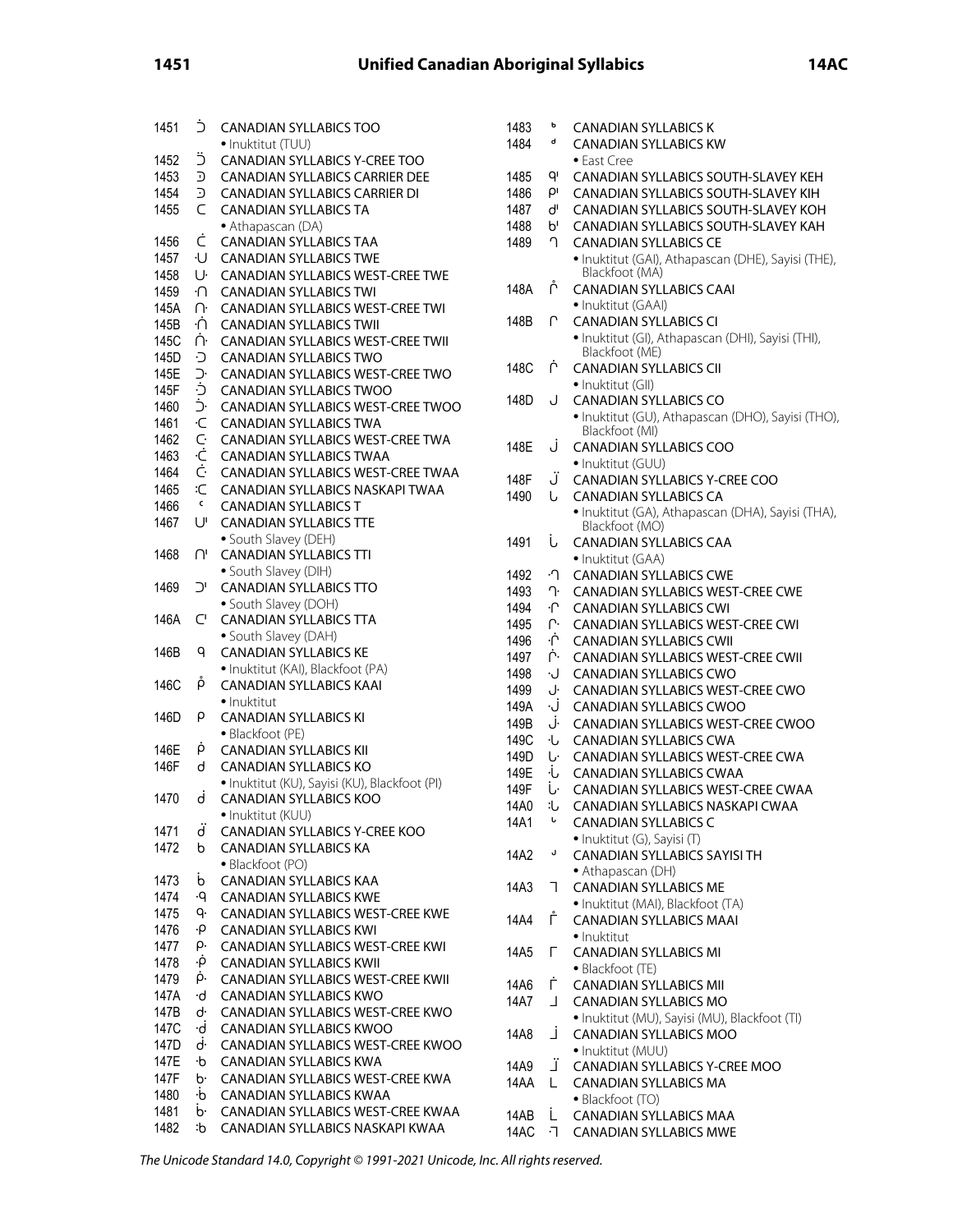| 14AD                   | T.             | <b>CANADIAN SYLLABICS WEST-CREE MWE</b>    | 14E2 |                             | CANADIAN SYLLABICS LWO                                                      |
|------------------------|----------------|--------------------------------------------|------|-----------------------------|-----------------------------------------------------------------------------|
| 14AE                   | ÷Г.            | <b>CANADIAN SYLLABICS MWI</b>              | 14E3 |                             | CANADIAN SYLLABICS WEST-CREE LWO . د                                        |
| 14AF                   | Г÷.            | <b>CANADIAN SYLLABICS WEST-CREE MWI</b>    | 14E4 | ـ خـ                        | <b>CANADIAN SYLLABICS LWOO</b>                                              |
| 14B0                   | ÷Ė.            | <b>CANADIAN SYLLABICS MWII</b>             | 14E5 |                             | CANADIAN SYLLABICS WEST-CREE LWOO                                           |
| 14B1                   | Ė.             | <b>CANADIAN SYLLABICS WEST-CREE MWII</b>   | 14E6 | ے∙                          | <b>CANADIAN SYLLABICS LWA</b>                                               |
| 14B2                   | ٠J             | <b>CANADIAN SYLLABICS MWO</b>              | 14E7 |                             | C: CANADIAN SYLLABICS WEST-CREE LWA                                         |
| 14B3                   | 」              | <b>CANADIAN SYLLABICS WEST-CREE MWO</b>    | 14E8 | ∙خ                          | <b>CANADIAN SYLLABICS LWAA</b>                                              |
| 14B4                   | ۰j             |                                            | 14E9 | ٺ                           |                                                                             |
| 14B5                   | _i⊢            | <b>CANADIAN SYLLABICS MWOO</b>             | 14EA | $\mathsf{C}$                | <b>CANADIAN SYLLABICS WEST-CREE LWAA</b>                                    |
|                        |                | CANADIAN SYLLABICS WEST-CREE MWOO          | 14EB | ₹                           | <b>CANADIAN SYLLABICS L</b>                                                 |
| 14B6                   | ۰L             | <b>CANADIAN SYLLABICS MWA</b>              |      |                             | <b>CANADIAN SYLLABICS WEST-CREE L</b><br><b>CANADIAN SYLLABICS MEDIAL L</b> |
| 14B7                   | Ŀ.             | CANADIAN SYLLABICS WEST-CREE MWA           | 14EC | ଽ                           |                                                                             |
| 14B8                   | ۰L.            | <b>CANADIAN SYLLABICS MWAA</b>             | 14ED | $\mathcal{L}_{\mathcal{L}}$ | <b>CANADIAN SYLLABICS SE</b>                                                |
| 14B9                   | Ŀ              | CANADIAN SYLLABICS WEST-CREE MWAA          |      | ڑ ہ                         | · Inuktitut (SAI), Blackfoot (SA)                                           |
| 14BA                   | 汇。<br>L.       | CANADIAN SYLLABICS NASKAPI MWAA            | 14EE |                             | <b>CANADIAN SYLLABICS SAAI</b>                                              |
| 14BB                   | c              | <b>CANADIAN SYLLABICS M</b>                |      |                             | • Inuktitut                                                                 |
| 14BC                   |                | <b>CANADIAN SYLLABICS WEST-CREE M</b>      | 14EF | لہ                          | <b>CANADIAN SYLLABICS SI</b>                                                |
|                        | ц              | • Carrier $(M)$                            | 14F0 | ا نم                        | · Blackfoot (SE)                                                            |
| 14BD                   | 2              | <b>CANADIAN SYLLABICS MH</b>               |      |                             | <b>CANADIAN SYLLABICS SII</b>                                               |
| 14BE                   |                | CANADIAN SYLLABICS ATHAPASCAN M            | 14F1 | $\overline{a}$              | <b>CANADIAN SYLLABICS SO</b>                                                |
| 14BF                   | $\overline{2}$ | CANADIAN SYLLABICS SAYISI M                |      | أم                          | · Inuktitut (SU), Sayisi (SU), Blackfoot (SI)                               |
| 14C0                   | ত              | <b>CANADIAN SYLLABICS NE</b>               | 14F2 |                             | <b>CANADIAN SYLLABICS SOO</b>                                               |
|                        |                | · Inuktitut (NAI)                          |      | آنم                         | • Inuktitut (SUU)                                                           |
| 14C1                   | σ÷             | <b>CANADIAN SYLLABICS NAAI</b>             | 14F3 |                             | CANADIAN SYLLABICS Y-CREE SOO                                               |
|                        |                | • Inuktitut                                | 14F4 | 5.                          | <b>CANADIAN SYLLABICS SA</b>                                                |
| <b>14C2</b>            | $\sigma$       | <b>CANADIAN SYLLABICS NI</b>               |      |                             | • Blackfoot (SO)                                                            |
| 14C3                   | ச்             | <b>CANADIAN SYLLABICS NII</b>              | 14F5 | $\mathcal{L}$               | <b>CANADIAN SYLLABICS SAA</b>                                               |
| 14C4                   | م              | <b>CANADIAN SYLLABICS NO</b>               | 14F6 | $\ddot{ }$                  | <b>CANADIAN SYLLABICS SWE</b>                                               |
|                        |                | · Inuktitut (NU), Sayisi (NU)              | 14F7 | Ч٠.                         | <b>CANADIAN SYLLABICS WEST-CREE SWE</b>                                     |
| 14C <sub>5</sub>       | ݥ              | <b>CANADIAN SYLLABICS NOO</b>              | 14F8 | ے ب                         | <b>CANADIAN SYLLABICS SWI</b>                                               |
|                        |                | • Inuktitut (NUU)                          | 14F9 | بر.                         | <b>CANADIAN SYLLABICS WEST-CREE SWI</b>                                     |
| 14C6                   | ق              | CANADIAN SYLLABICS Y-CREE NOO              | 14FA | نې.                         | <b>CANADIAN SYLLABICS SWII</b>                                              |
| 14C7                   | $\Omega$       | <b>CANADIAN SYLLABICS NA</b>               | 14FB | .ز<br>-                     | <b>CANADIAN SYLLABICS WEST-CREE SWII</b>                                    |
| <b>14C8</b>            | ݔ              | <b>CANADIAN SYLLABICS NAA</b>              | 14FC | $\cdot$                     | <b>CANADIAN SYLLABICS SWO</b>                                               |
| 14C9                   |                | <b>D</b> CANADIAN SYLLABICS NWE            | 14FD | $\overline{a}$              | CANADIAN SYLLABICS WEST-CREE SWO                                            |
| 14CA                   |                | TO CANADIAN SYLLABICS WEST-CREE NWE        | 14FE | ا نم.                       | <b>CANADIAN SYLLABICS SWOO</b>                                              |
| 14CB                   |                | <b>CANADIAN SYLLABICS NWA</b>              | 14FF | .نم                         | CANADIAN SYLLABICS WEST-CREE SWOO                                           |
| 14CC                   |                | Q: CANADIAN SYLLABICS WEST-CREE NWA        | 1500 | $\cdot$                     | <b>CANADIAN SYLLABICS SWA</b>                                               |
| 14CD                   |                | • CANADIAN SYLLABICS NWAA                  | 1501 | Ь.                          | <b>CANADIAN SYLLABICS WEST-CREE SWA</b>                                     |
| 14CE                   |                | ο CANADIAN SYLLABICS WEST-CREE NWAA        | 1502 | $\ddot{\gamma}$             | <b>CANADIAN SYLLABICS SWAA</b>                                              |
| 14CF                   | ä              | CANADIAN SYLLABICS NASKAPI NWAA            | 1503 | Ь.                          | <b>CANADIAN SYLLABICS WEST-CREE SWAA</b>                                    |
| 14D0                   | o.             | <b>CANADIAN SYLLABICS N</b>                | 1504 | :ኣ                          | CANADIAN SYLLABICS NASKAPI SWAA                                             |
| 14D1                   | U              | <b>CANADIAN SYLLABICS CARRIER NG</b>       | 1505 | 5                           | <b>CANADIAN SYLLABICS S</b>                                                 |
| 14D2                   | م              | <b>CANADIAN SYLLABICS NH</b>               | 1506 | s                           | CANADIAN SYLLABICS ATHAPASCAN S                                             |
| 14D3                   | ⊃              | <b>CANADIAN SYLLABICS LE</b>               | 1507 | م                           | <b>CANADIAN SYLLABICS SW</b>                                                |
|                        |                | · Inuktitut (LAI)                          | 1508 | L                           | <b>CANADIAN SYLLABICS BLACKFOOT S</b>                                       |
| 14D4                   | ᡲ              | <b>CANADIAN SYLLABICS LAAI</b>             | 1509 | đ                           | CANADIAN SYLLABICS MOOSE-CREE SK                                            |
|                        |                | · Inuktitut                                | 150A | ď                           | CANADIAN SYLLABICS NASKAPI SKW                                              |
| 14D5                   | $\subset$      | <b>CANADIAN SYLLABICS LI</b>               | 150B | ħ                           | CANADIAN SYLLABICS NASKAPI S-W                                              |
| 14D6                   | Ċ              | <b>CANADIAN SYLLABICS LII</b>              | 150C | ぞ                           | CANADIAN SYLLABICS NASKAPI SPWA                                             |
| 14D7                   | ۔ د            | <b>CANADIAN SYLLABICS LO</b>               | 150D |                             | <sup>5</sup> C CANADIAN SYLLABICS NASKAPI STWA                              |
|                        |                | • Inuktitut (LU)                           | 150E |                             | ib CANADIAN SYLLABICS NASKAPI SKWA                                          |
| 14D8                   | ـز_            | <b>CANADIAN SYLLABICS LOO</b>              | 150F | ىلأ                         | CANADIAN SYLLABICS NASKAPI SCWA                                             |
|                        |                | • Inuktitut (LUU)                          | 1510 | ∿                           | <b>CANADIAN SYLLABICS SHE</b>                                               |
| 14D9                   | ڌ              | CANADIAN SYLLABICS Y-CREE LOO              | 1511 | ሇ                           | <b>CANADIAN SYLLABICS SHI</b>                                               |
| 14DA                   | $\subset$      | <b>CANADIAN SYLLABICS LA</b>               | 1512 | لن                          | <b>CANADIAN SYLLABICS SHII</b>                                              |
| 14DB                   | ٺ              | <b>CANADIAN SYLLABICS LAA</b>              | 1513 |                             | $\sim$ CANADIAN SYLLABICS SHO                                               |
| ר 14DC                 |                | <b>CANADIAN SYLLABICS LWE</b>              | 1514 |                             | NO CANADIAN SYLLABICS SHOO                                                  |
| 14DD                   | ⊃.             | CANADIAN SYLLABICS WEST-CREE LWE           | 1515 |                             | $\circ$ CANADIAN SYLLABICS SHA                                              |
| 14DE $\cdot$ $\subset$ |                | <b>CANADIAN SYLLABICS LWI</b>              | 1516 |                             | is CANADIAN SYLLABICS SHAA                                                  |
| 14DF                   |                | $\subset$ CANADIAN SYLLABICS WEST-CREE LWI | 1517 |                             | · CANADIAN SYLLABICS SHWE                                                   |
| 14E0                   |                | CANADIAN SYLLABICS LWII                    | 1518 | ∿∙                          | <b>CANADIAN SYLLABICS WEST-CREE SHWE</b>                                    |
| 14E1                   |                | ¿ CANADIAN SYLLABICS WEST-CREE LWII        | 1519 | ·ሆ                          | <b>CANADIAN SYLLABICS SHWI</b>                                              |
|                        |                |                                            |      |                             |                                                                             |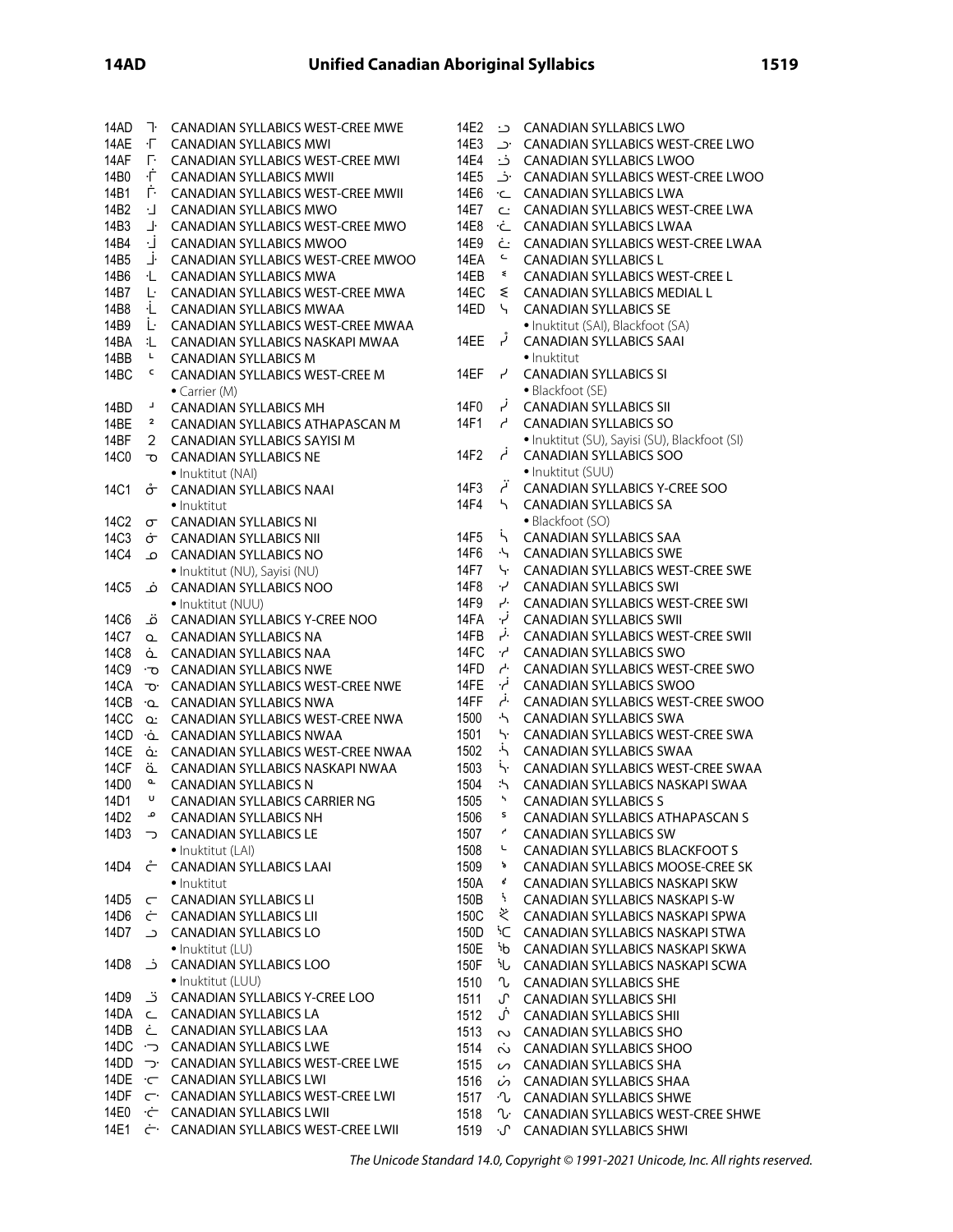| 151A | ሇ.                 | CANADIAN SYLLABICS WEST-CREE SHWI                    | 154        |
|------|--------------------|------------------------------------------------------|------------|
| 151B | ۰ý۰                | <b>CANADIAN SYLLABICS SHWII</b>                      | 154        |
| 151C | Ĵ٠.                | CANADIAN SYLLABICS WEST-CREE SHWII                   | 154        |
| 151D | Š.                 | <b>CANADIAN SYLLABICS SHWO</b>                       | 154        |
| 151E | S.                 | CANADIAN SYLLABICS WEST-CREE SHWO                    | 154        |
| 151F | Ċ.                 | CANADIAN SYLLABICS SHWOO                             | 155        |
| 1520 | ب<br>^`            | CANADIAN SYLLABICS WEST-CREE SHWOO                   | 155        |
| 1521 | ς.                 | <b>CANADIAN SYLLABICS SHWA</b>                       | 155        |
| 1522 | S.                 | CANADIAN SYLLABICS WEST-CREE SHWA                    | 155        |
| 1523 | ن.                 | CANADIAN SYLLABICS SHWAA                             |            |
| 1524 | is.                | CANADIAN SYLLABICS WEST-CREE SHWAA                   | 155        |
| 1525 | n                  | <b>CANADIAN SYLLABICS SH</b>                         |            |
| 1526 | $\overline{a}$     | <b>CANADIAN SYLLABICS YE</b>                         | 155        |
|      |                    | · Inuktitut (YAI), Blackfoot (YA)                    | 155        |
| 1527 | ݙ                  | <b>CANADIAN SYLLABICS YAAI</b>                       | 155        |
|      |                    | · Inuktitut                                          | 155        |
| 1528 | Ł                  | <b>CANADIAN SYLLABICS YI</b>                         | 155        |
|      |                    | · Blackfoot (YE)                                     | 155        |
| 1529 | Ļ                  | <b>CANADIAN SYLLABICS YII</b>                        | 155        |
| 152A | 4                  | <b>CANADIAN SYLLABICS YO</b>                         | 155        |
|      |                    | · Inuktitut (YU), Blackfoot (YI)                     | 155        |
| 152B | Ļ                  | <b>CANADIAN SYLLABICS YOO</b>                        | 155        |
|      |                    | • Inuktitut (YUU)                                    |            |
| 152C | Ë                  | CANADIAN SYLLABICS Y-CREE YOO                        | 155        |
| 152D | ヶ                  | <b>CANADIAN SYLLABICS YA</b>                         | 156        |
|      |                    | · Blackfoot (YO)                                     |            |
| 152E | ظ                  | <b>CANADIAN SYLLABICS YAA</b>                        | 156        |
| 152F | $\cdot$ 4          | <b>CANADIAN SYLLABICS YWE</b>                        | 156        |
| 1530 | $\overline{4}$     | CANADIAN SYLLABICS WEST-CREE YWE                     | 156        |
| 1531 | Ļ.                 | <b>CANADIAN SYLLABICS YWI</b>                        | 156        |
| 1532 | 4.                 | CANADIAN SYLLABICS WEST-CREE YWI                     |            |
| 1533 | خ.                 | <b>CANADIAN SYLLABICS YWII</b>                       | 156        |
| 1534 | خ.                 | CANADIAN SYLLABICS WEST-CREE YWII                    | 156        |
| 1535 | ېږ                 | <b>CANADIAN SYLLABICS YWO</b>                        |            |
| 1536 | 4.                 | CANADIAN SYLLABICS WEST-CREE YWO                     | 156        |
| 1537 | نې.                | <b>CANADIAN SYLLABICS YWOO</b>                       | 156        |
| 1538 | į.                 | CANADIAN SYLLABICS WEST-CREE YWOO                    | 156        |
| 1539 | לי                 | <b>CANADIAN SYLLABICS YWA</b>                        | 156        |
| 153A | ヶ                  | CANADIAN SYLLABICS WEST-CREE YWA                     | 156        |
| 153B | ہز.                | <b>CANADIAN SYLLABICS YWAA</b>                       | 156        |
| 153C | ۰٫                 | CANADIAN SYLLABICS WEST-CREE YWAA                    | 156        |
| 153D | ፡ን                 | CANADIAN SYLLABICS NASKAPI YWAA                      |            |
| 153E | $\mathbf{r}$       | <b>CANADIAN SYLLABICS Y</b>                          | 156        |
| 153F | м                  | CANADIAN SYLLABICS BIBLE-CREE Y                      | 156        |
| 1540 | $+$                | <b>CANADIAN SYLLABICS WEST-CREE Y</b>                |            |
| 1541 | $\pmb{\mathsf{x}}$ | <b>CANADIAN SYLLABICS SAYISI YI</b>                  |            |
| 1542 | ౮                  | <b>CANADIAN SYLLABICS RE</b>                         |            |
|      |                    | · Inuktitut (RAI)                                    | 157<br>157 |
| 1543 | U                  | <b>CANADIAN SYLLABICS R-CREE RE</b>                  |            |
|      |                    | • Athapascan (LE)                                    | 157<br>157 |
| 1544 | ∩                  | CANADIAN SYLLABICS WEST-CREE LE                      | 157        |
|      |                    | • Athapascan (LI)                                    | 157        |
| 1545 | ሲ                  | <b>CANADIAN SYLLABICS RAAI</b>                       |            |
|      |                    | • Inuktitut                                          | 157<br>157 |
| 1546 | η.                 | <b>CANADIAN SYLLABICS RI</b>                         | 157        |
| 1547 | ሲ                  | <b>CANADIAN SYLLABICS RII</b>                        | 157        |
| 1548 | − ح                | <b>CANADIAN SYLLABICS RO</b>                         | 157        |
| 1549 | Ė                  | • Inuktitut (RU)                                     | 157        |
|      |                    | <b>CANADIAN SYLLABICS ROO</b>                        | 157        |
| 154A | 5.                 | • Inuktitut (RUU)<br>CANADIAN SYLLABICS WEST-CREE LO | 157        |
|      |                    | · Sayisi (LU)                                        |            |
|      |                    |                                                      |            |

| 154B  | ς                | <b>CANADIAN SYLLABICS RA</b>               |
|-------|------------------|--------------------------------------------|
| 154C  | ς                | <b>CANADIAN SYLLABICS RAA</b>              |
| 154D. |                  | CANADIAN SYLLABICS WEST-CREE LA            |
| 154E  | بے<br>ج          | <b>CANADIAN SYLLABICS RWAA</b>             |
| 154F  | ς.               | CANADIAN SYLLABICS WEST-CREE RWAA          |
|       | ٢                |                                            |
| 1550  |                  | <b>CANADIAN SYLLABICS R</b>                |
| 1551  | ₹                | CANADIAN SYLLABICS WEST-CREE R             |
| 1552  | ₹                | <b>CANADIAN SYLLABICS MEDIAL R</b>         |
| 1553  | ∛                | <b>CANADIAN SYLLABICS FE</b>               |
|       |                  | · Inuktitut (FAI)                          |
| 1554  | å                | <b>CANADIAN SYLLABICS FAAI</b>             |
|       |                  | • Inuktitut                                |
| 1555  | ል                | <b>CANADIAN SYLLABICS FI</b>               |
| 1556  | ä                | <b>CANADIAN SYLLABICS FII</b>              |
| 1557  | ⋟                | <b>CANADIAN SYLLABICS FO</b>               |
| 1558  | ۰                | <b>CANADIAN SYLLABICS FOO</b>              |
| 1559  |                  | <b>CANADIAN SYLLABICS FA</b>               |
| 155A  | a /o. /o. /o. /o | <b>CANADIAN SYLLABICS FAA</b>              |
| 155B  |                  | <b>CANADIAN SYLLABICS FWAA</b>             |
| 155C  |                  | CANADIAN SYLLABICS WEST-CREE FWAA          |
| 155D  |                  | <b>CANADIAN SYLLABICS F</b>                |
| 155E  | ଗ                | <b>CANADIAN SYLLABICS THE</b>              |
|       |                  |                                            |
|       |                  | • Sayisi (TE)                              |
| 155F  | Ŋ                | <b>CANADIAN SYLLABICS N-CREE THE</b>       |
| 1560  | ெ                | <b>CANADIAN SYLLABICS THI</b>              |
|       |                  | · Sayisi (TI)                              |
| 1561  | G                | CANADIAN SYLLABICS N-CREE THI              |
| 1562  | Ġ)               | <b>CANADIAN SYLLABICS THII</b>             |
| 1563  | Ġ                | <b>CANADIAN SYLLABICS N-CREE THII</b>      |
| 1564  | ற                | <b>CANADIAN SYLLABICS THO</b>              |
|       |                  | • Sayisi (TU)                              |
| 1565  | த்               | <b>CANADIAN SYLLABICS THOO</b>             |
| 1566  | ල                | <b>CANADIAN SYLLABICS THA</b>              |
|       |                  | • Sayisi (TA)                              |
| 1567  | خ<br>بۇ          | <b>CANADIAN SYLLABICS THAA</b>             |
| 1568  |                  | <b>CANADIAN SYLLABICS THWAA</b>            |
| 1569  | خ.               | CANADIAN SYLLABICS WEST-CREE THWAA         |
| 156A  | e                | <b>CANADIAN SYLLABICS TH</b>               |
| 156B  | U                | <b>CANADIAN SYLLABICS TTHE</b>             |
| 156C  | U                | <b>CANADIAN SYLLABICS TTHI</b>             |
| 156D  | ∋                | <b>CANADIAN SYLLABICS TTHO</b>             |
|       |                  | · Savisi (TTHU)                            |
| 156E  | E                | <b>CANADIAN SYLLABICS TTHA</b>             |
| 156F  | $\star\star$     | <b>CANADIAN SYLLABICS TTH</b>              |
|       |                  | · probably a mistaken interpretation of an |
|       |                  | asterisk used to mark a proper noun        |
|       |                  | $\rightarrow$ 002A * asterisk              |
| 1570  | ⋓                | <b>CANADIAN SYLLABICS TYE</b>              |
| 1571  | ଲ                | <b>CANADIAN SYLLABICS TYI</b>              |
| 1572  | ⋑                | <b>CANADIAN SYLLABICS TYO</b>              |
| 1573  | G                | <b>CANADIAN SYLLABICS TYA</b>              |
|       | q                |                                            |
| 1574  |                  | CANADIAN SYLLABICS NUNAVIK HE              |
| 1575  | q                | CANADIAN SYLLABICS NUNAVIK HI              |
| 1576  | ġ,               | <b>CANADIAN SYLLABICS NUNAVIK HIL</b>      |
| 1577  | ባ                | CANADIAN SYLLABICS NUNAVIK HO              |
| 1578  | ď                | CANADIAN SYLLABICS NUNAVIK HOO             |
| 1579  | ъ                | CANADIAN SYLLABICS NUNAVIK HA              |
| 157A  | ď                | CANADIAN SYLLABICS NUNAVIK HAA             |
| 157B  | ъ                | CANADIAN SYLLABICS NUNAVIK H               |
| 157C  | H                | <b>CANADIAN SYLLABICS NUNAVUT H</b>        |
| 157D  | X                | <b>CANADIAN SYLLABICS HK</b>               |
|       |                  | $\bullet$ Algonquian                       |

• Algonquian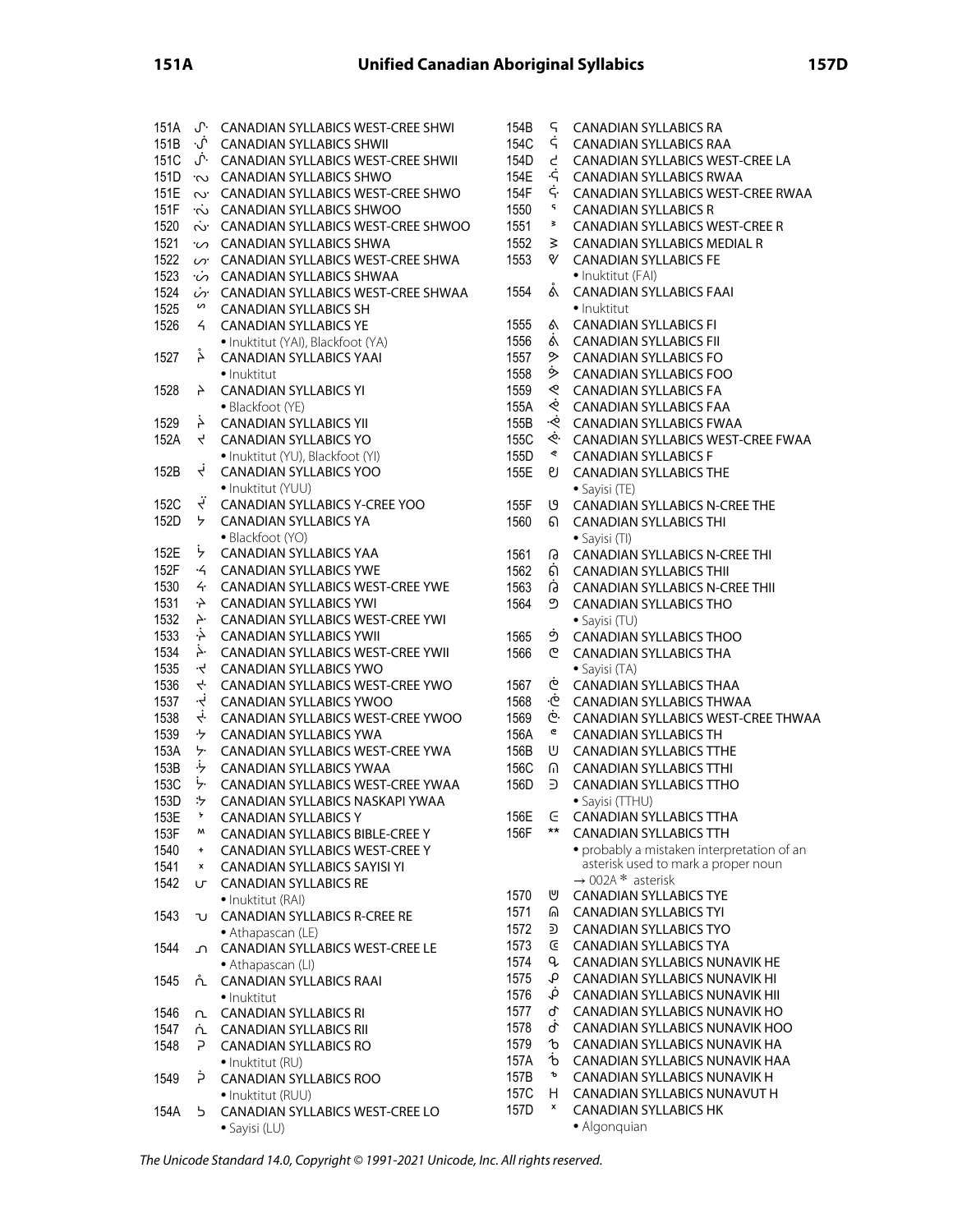| 157E         | ۹Ď                   | <b>CANADIAN SYLLABICS QAAI</b>                                         | 15AF             | b                                                                                                       |
|--------------|----------------------|------------------------------------------------------------------------|------------------|---------------------------------------------------------------------------------------------------------|
|              |                      | · Inuktitut                                                            | 15B0             | ۴                                                                                                       |
| 157F         | ٩ρ                   | <b>CANADIAN SYLLABICS QI</b>                                           | 15B1             | $\blacksquare$                                                                                          |
| 1580         | ۹ö                   | <b>CANADIAN SYLLABICS QII</b>                                          | 15B2             | Ь                                                                                                       |
| 1581         | ۹q                   | <b>CANADIAN SYLLABICS QO</b>                                           | 15B3             | ٩                                                                                                       |
|              |                      | · Inuktitut (QU)                                                       | 15B4             | F                                                                                                       |
| 1582         | ٩d                   | <b>CANADIAN SYLLABICS QOO</b>                                          | 15B5             | $\mathsf F$                                                                                             |
|              |                      | · Inuktitut (QUU)                                                      | 15B6             | F                                                                                                       |
| 1583         | ჼხ                   | <b>CANADIAN SYLLABICS QA</b>                                           | 15B7             | F                                                                                                       |
| 1584         | ٩b                   | <b>CANADIAN SYLLABICS QAA</b>                                          | 15B8             | ٣                                                                                                       |
| 1585         | SЬ                   | <b>CANADIAN SYLLABICS Q</b>                                            | 15B9             | $\overline{\mathsf{d}}$                                                                                 |
| 1586         | Я                    | <b>CANADIAN SYLLABICS TLHE</b>                                         | 15BA             | ١h                                                                                                      |
|              |                      | · Sayisi (KLE)                                                         | 15BB             | Ч                                                                                                       |
| 1587         | R                    | <b>CANADIAN SYLLABICS TLHI</b>                                         | 15BC             | M                                                                                                       |
|              |                      | • Sayisi (KLI)                                                         | 15BD             | $\lambda$                                                                                               |
| 1588         | Я                    | <b>CANADIAN SYLLABICS TLHO</b>                                         | 15BE             | ۱                                                                                                       |
|              |                      | · Sayisi (KLU)                                                         | 15BF             | Μ                                                                                                       |
| 1589         | Ϗ                    | <b>CANADIAN SYLLABICS TLHA</b>                                         | 15C0             | $\overline{\mathcal{N}}$                                                                                |
|              |                      | · Sayisi (KLA)                                                         | 15C1             | r                                                                                                       |
| 158A         | V                    | CANADIAN SYLLABICS WEST-CREE RE                                        | 15C2             | √                                                                                                       |
| 158B         | ᠊ᡗ                   | <b>CANADIAN SYLLABICS WEST-CREE RI</b>                                 |                  |                                                                                                         |
| 158C         | J                    | CANADIAN SYLLABICS WEST-CREE RO                                        | <b>15C3</b>      | N                                                                                                       |
| 158D         | U                    | CANADIAN SYLLABICS WEST-CREE RA                                        | <b>Syllables</b> |                                                                                                         |
| 158E         | ∿^                   | <b>CANADIAN SYLLABICS NGAAI</b>                                        | <b>15C4</b>      | A                                                                                                       |
|              |                      | · Inuktitut                                                            | 15C5             | A                                                                                                       |
| 158F         | ᠰ                    | <b>CANADIAN SYLLABICS NGI</b>                                          | <b>15C6</b>      | ⋗                                                                                                       |
| 1590         | ∱∿                   | <b>CANADIAN SYLLABICS NGII</b>                                         | 15C7             | D                                                                                                       |
| 1591         | ىي                   | <b>CANADIAN SYLLABICS NGO</b>                                          | <b>15C8</b>      | 少                                                                                                       |
|              |                      | · Inuktitut (NGU)                                                      | <b>15C9</b>      | ∢                                                                                                       |
| 1592         | ى•                   | <b>CANADIAN SYLLABICS NGOO</b>                                         | 15CA             | Δ                                                                                                       |
|              |                      | · Inuktitut (NGUU)                                                     | 15CB             | Д                                                                                                       |
| 1593         | م∿                   | <b>CANADIAN SYLLABICS NGA</b>                                          | 15CC             | D                                                                                                       |
| 1594         | من                   | CANADIAN SYLLABICS NGAA                                                | 15CD             | D                                                                                                       |
| 1595         | م<br>مم              | <b>CANADIAN SYLLABICS NG</b>                                           | 15CE             | D                                                                                                       |
| 1596         |                      | <b>CANADIAN SYLLABICS NNG</b>                                          | 15CF             | ◁                                                                                                       |
| 1597         | 9                    | CANADIAN SYLLABICS SAYISI SHE                                          | 15D0             | V                                                                                                       |
| 1598         | ρ                    | CANADIAN SYLLABICS SAYISI SHI                                          | 15D1             | ٨                                                                                                       |
| 1599         | d                    | CANADIAN SYLLABICS SAYISI SHO                                          | 15D2             | →                                                                                                       |
|              |                      | · Sayisi (SHU)                                                         | 15D3             | ⋟                                                                                                       |
| 159A         | b                    | CANADIAN SYLLABICS SAYISI SHA                                          | 15D4             | ⋟                                                                                                       |
| 159B<br>159C | ᠊ᢦ                   | CANADIAN SYLLABICS WOODS-CREE THE<br>CANADIAN SYLLABICS WOODS-CREE THI | 15D <sub>5</sub> | $\prec$                                                                                                 |
| 159D         | ᠳ<br>ᅙ               | CANADIAN SYLLABICS WOODS-CREE THO                                      | 15D6             | ₩                                                                                                       |
| 159E         |                      | CANADIAN SYLLABICS WOODS-CREE THA                                      | 15D7             | А                                                                                                       |
| 159F         | ᇎ<br>c               | CANADIAN SYLLABICS WOODS-CREE TH                                       | 15D8             | ≯                                                                                                       |
| 15A0         | $\mathfrak{\subset}$ | <b>CANADIAN SYLLABICS LHI</b>                                          | 15D9             | ₩                                                                                                       |
| 15A1         | خے                   | <b>CANADIAN SYLLABICS LHII</b>                                         | 15DA             | ⋟                                                                                                       |
| 15A2         |                      | <b>CANADIAN SYLLABICS LHO</b>                                          | 15DB             | $\blacktriangleleft$                                                                                    |
|              | ݼ                    | · Inuktitut (LHU)                                                      | 15DC             | U                                                                                                       |
| 15A3         | خہ                   | <b>CANADIAN SYLLABICS LHOO</b>                                         | 15DD             | Δ                                                                                                       |
|              |                      | · Inuktitut (LHUU)                                                     | 15DE             | D                                                                                                       |
| 15A4         |                      | <b>CANADIAN SYLLABICS LHA</b>                                          | 15DF             | D                                                                                                       |
| 15A5         | ς<br>ċ,              | CANADIAN SYLLABICS LHAA                                                | 15E0             | D                                                                                                       |
| 15A6         | ς,                   | <b>CANADIAN SYLLABICS LH</b>                                           | 15E1             | O                                                                                                       |
| 15A7         | 4                    | CANADIAN SYLLABICS TH-CREE THE                                         | 15E2             | Ŭ                                                                                                       |
| 15A8         | 4                    | <b>CANADIAN SYLLABICS TH-CREE THI</b>                                  | 15E3             | $\Omega$                                                                                                |
| 15A9         | ₹.                   | <b>CANADIAN SYLLABICS TH-CREE THII</b>                                 | 15E4             | $\boldsymbol{\Sigma}$                                                                                   |
| 15AA         | 4                    | CANADIAN SYLLABICS TH-CREE THO                                         | 15E5             | $\mathfrak{D}% _{T}=\mathfrak{D}_{T}\!\left( a,b\right) ,\ \mathfrak{D}_{T}=C_{T}\!\left( a,b\right) ,$ |
| 15AB         | ₹                    | CANADIAN SYLLABICS TH-CREE THOO                                        | 15E6             | Ð                                                                                                       |
| 15AC         | ち                    | CANADIAN SYLLABICS TH-CREE THA                                         | 15E7             | $\sigma$                                                                                                |
| 15AD         | ₹                    | CANADIAN SYLLABICS TH-CREE THAA                                        | 15E8             | Α                                                                                                       |
| 15AE         | 4                    | CANADIAN SYLLABICS TH-CREE TH                                          | 15E9             | A                                                                                                       |
|              |                      |                                                                        |                  |                                                                                                         |

| 15AF             | b  | <b>CANADIAN SYLLABICS AIVILIK B</b>                                   |
|------------------|----|-----------------------------------------------------------------------|
| 15B0             | P  | CANADIAN SYLLABICS BLACKFOOT E                                        |
| 15B1             | d  | CANADIAN SYLLABICS BLACKFOOT I                                        |
| 15B2             | Ь  | CANADIAN SYLLABICS BLACKFOOT O                                        |
| 15B3             | ٩  | CANADIAN SYLLABICS BLACKFOOT A                                        |
| 15B4             | F  | CANADIAN SYLLABICS BLACKFOOT WE                                       |
| 15B5             | Ⅎ  | CANADIAN SYLLABICS BLACKFOOT WI                                       |
| 15B6             | F  | CANADIAN SYLLABICS BLACKFOOT WO                                       |
|                  | ╕  |                                                                       |
| 15B7             |    | CANADIAN SYLLABICS BLACKFOOT WA                                       |
| 15B8             | ٣  | CANADIAN SYLLABICS BLACKFOOT NE                                       |
| 15B9             | اہ | <b>CANADIAN SYLLABICS BLACKFOOT NI</b>                                |
| 15BA             | ŀ٢ | CANADIAN SYLLABICS BLACKFOOT NO                                       |
| 15BB             | Ч  | CANADIAN SYLLABICS BLACKFOOT NA                                       |
| 15BC             | M  | CANADIAN SYLLABICS BLACKFOOT KE                                       |
| 15BD             | ٨l | CANADIAN SYLLABICS BLACKFOOT KI                                       |
| 15BE             | M  | CANADIAN SYLLABICS BLACKFOOT KO                                       |
| 15BF             | М  | CANADIAN SYLLABICS BLACKFOOT KA                                       |
| 15C0             | N  | <b>CANADIAN SYLLABICS SAYISI HE</b>                                   |
| 15C1             | h  | CANADIAN SYLLABICS SAYISI HI                                          |
| 15C2             | √  | CANADIAN SYLLABICS SAYISI HO                                          |
|                  |    | · Sayisi (HU)                                                         |
| 15C3             | N  | CANADIAN SYLLABICS SAYISI HA                                          |
|                  |    | <b>Syllables for Carrier</b>                                          |
| <b>15C4</b>      | Α  | CANADIAN SYLLABICS CARRIER GHU                                        |
| <b>15C5</b>      | A  | CANADIAN SYLLABICS CARRIER GHO                                        |
| <b>15C6</b>      | ⋗  | <b>CANADIAN SYLLABICS CARRIER GHE</b>                                 |
| 15C7             | ⋗  | <b>CANADIAN SYLLABICS CARRIER GHEE</b>                                |
| <b>15C8</b>      | 少  | <b>CANADIAN SYLLABICS CARRIER GHI</b>                                 |
| 15C9             | ∢  | CANADIAN SYLLABICS CARRIER GHA                                        |
| 15CA             | Δ  | CANADIAN SYLLABICS CARRIER RU                                         |
| 15CB             | Д  | <b>CANADIAN SYLLABICS CARRIER RO</b>                                  |
| 15CC             | ▷  | <b>CANADIAN SYLLABICS CARRIER RE</b>                                  |
| 15CD             | ▷  |                                                                       |
|                  |    | CANADIAN SYLLABICS CARRIER REE                                        |
| 15CE             | D  | <b>CANADIAN SYLLABICS CARRIER RI</b><br>CANADIAN SYLLABICS CARRIER RA |
| 15CF             | ◁  |                                                                       |
| 15D0             | Ψ  | CANADIAN SYLLABICS CARRIER WU                                         |
| 15D1             | ⋀  | CANADIAN SYLLABICS CARRIER WO                                         |
| 15D <sub>2</sub> | →  | CANADIAN SYLLABICS CARRIER WE                                         |
| 15D3             | ⋟  | CANADIAN SYLLABICS CARRIER WEE                                        |
| 15D4             | ⋟  | <b>CANADIAN SYLLABICS CARRIER WI</b>                                  |
| 15D <sub>5</sub> | ←  | CANADIAN SYLLABICS CARRIER WA                                         |
| 15D6             | ₩  | CANADIAN SYLLABICS CARRIER HWU                                        |
| 15D7             | А  | CANADIAN SYLLABICS CARRIER HWO                                        |
| 15D8             | ≯  | CANADIAN SYLLABICS CARRIER HWE                                        |
| 15D9             | ₩  | <b>CANADIAN SYLLABICS CARRIER HWEE</b>                                |
| 15DA             | ⋟  | <b>CANADIAN SYLLABICS CARRIER HWI</b>                                 |
| 15DB             | €  | CANADIAN SYLLABICS CARRIER HWA                                        |
| 15DC             | U  | CANADIAN SYLLABICS CARRIER THU                                        |
| 15DD             | Δ  | <b>CANADIAN SYLLABICS CARRIER THO</b>                                 |
| 15DE             | D  | <b>CANADIAN SYLLABICS CARRIER THE</b>                                 |
| 15DF             | D  | <b>CANADIAN SYLLABICS CARRIER THEE</b>                                |
| 15E0             | D  | <b>CANADIAN SYLLABICS CARRIER THI</b>                                 |
| 15E1             | q  | <b>CANADIAN SYLLABICS CARRIER THA</b>                                 |
| 15E2             | Ŋ  | CANADIAN SYLLABICS CARRIER TTU                                        |
| 15E3             | Q  | CANADIAN SYLLABICS CARRIER TTO                                        |
| 15E4             | D  | <b>CANADIAN SYLLABICS CARRIER TTE</b>                                 |
| 15E5             | Σ  | <b>CANADIAN SYLLABICS CARRIER TTEE</b>                                |
| 15E6             | Ð  | <b>CANADIAN SYLLABICS CARRIER TTI</b>                                 |
| 15E7             | α  | CANADIAN SYLLABICS CARRIER TTA                                        |
| 15E8             | A  | CANADIAN SYLLABICS CARRIER PU                                         |

CANADIAN SYLLABICS CARRIER PO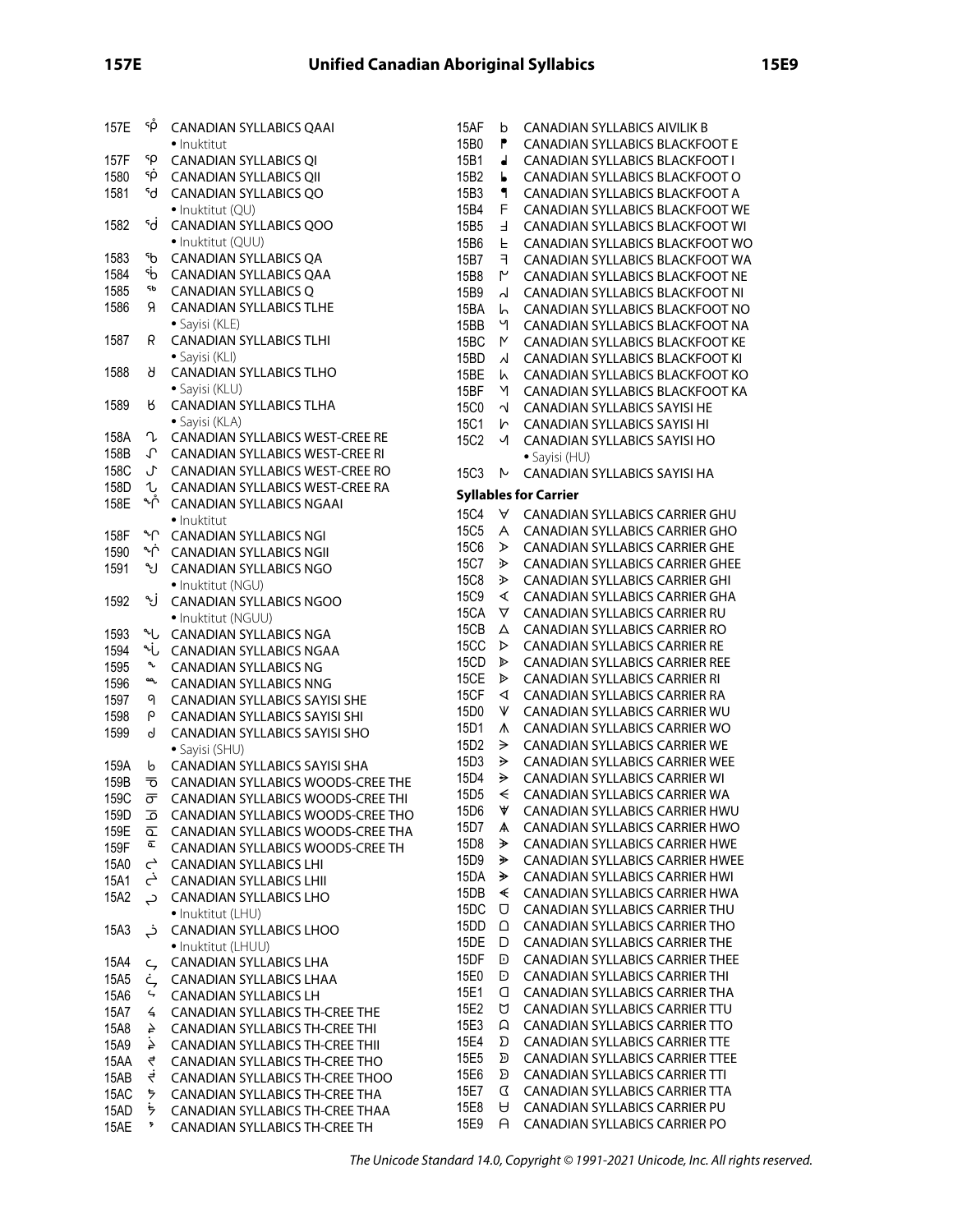| 15EA | D                       | CANADIAN SYLLABICS CARRIER PE                       | 1621 | ପ              | CANADIAN SYLLABICS CARRIER JJA         |
|------|-------------------------|-----------------------------------------------------|------|----------------|----------------------------------------|
| 15EB | D                       | <b>CANADIAN SYLLABICS CARRIER PEE</b>               | 1622 | U              | <b>CANADIAN SYLLABICS CARRIER LU</b>   |
| 15EC | Đ                       | <b>CANADIAN SYLLABICS CARRIER PI</b>                | 1623 | L              | <b>CANADIAN SYLLABICS CARRIER LO</b>   |
| 15ED | I                       | CANADIAN SYLLABICS CARRIER PA                       | 1624 | כ              | <b>CANADIAN SYLLABICS CARRIER LE</b>   |
| 15EE | Ŧ                       |                                                     | 1625 | ל              | <b>CANADIAN SYLLABICS CARRIER LEE</b>  |
|      |                         | CANADIAN SYLLABICS CARRIER P                        |      |                |                                        |
| 15EF | W                       | CANADIAN SYLLABICS CARRIER GU                       | 1626 | כֿ             | CANADIAN SYLLABICS CARRIER LI          |
| 15F0 | m                       | CANADIAN SYLLABICS CARRIER GO                       | 1627 | L              | CANADIAN SYLLABICS CARRIER LA          |
| 15F1 | 3                       | CANADIAN SYLLABICS CARRIER GE                       | 1628 | ぃ              | CANADIAN SYLLABICS CARRIER DLU         |
| 15F2 | В                       | CANADIAN SYLLABICS CARRIER GEE                      | 1629 | U,             | CANADIAN SYLLABICS CARRIER DLO         |
| 15F3 | $\overline{\mathbf{3}}$ | <b>CANADIAN SYLLABICS CARRIER GI</b>                | 162A | כֿ             | <b>CANADIAN SYLLABICS CARRIER DLE</b>  |
| 15F4 | ε                       | CANADIAN SYLLABICS CARRIER GA                       | 162B | ፟፟፟፟           | CANADIAN SYLLABICS CARRIER DLEE        |
|      |                         |                                                     | 162C |                |                                        |
| 15F5 | ω                       | CANADIAN SYLLABICS CARRIER KHU                      |      | Ъ              | CANADIAN SYLLABICS CARRIER DLI         |
| 15F6 | മ                       | <b>CANADIAN SYLLABICS CARRIER KHO</b>               | 162D | Ċ              | <b>CANADIAN SYLLABICS CARRIER DLA</b>  |
| 15F7 | В                       | <b>CANADIAN SYLLABICS CARRIER KHE</b>               | 162E | U              | CANADIAN SYLLABICS CARRIER LHU         |
| 15F8 | В                       | <b>CANADIAN SYLLABICS CARRIER KHEE</b>              | 162F | Ω              | <b>CANADIAN SYLLABICS CARRIER LHO</b>  |
| 15F9 | В                       | CANADIAN SYLLABICS CARRIER KHI                      | 1630 | $\overline{a}$ | CANADIAN SYLLABICS CARRIER LHE         |
| 15FA | 8                       | CANADIAN SYLLABICS CARRIER KHA                      | 1631 | כֿ             | <b>CANADIAN SYLLABICS CARRIER LHEE</b> |
| 15FB | ₩                       | CANADIAN SYLLABICS CARRIER KKU                      | 1632 | ב              | <b>CANADIAN SYLLABICS CARRIER LHI</b>  |
| 15FC | $\omega$                | CANADIAN SYLLABICS CARRIER KKO                      | 1633 | $\subset$      | <b>CANADIAN SYLLABICS CARRIER LHA</b>  |
|      |                         |                                                     | 1634 |                |                                        |
| 15FD | B                       | CANADIAN SYLLABICS CARRIER KKE                      |      | V              | CANADIAN SYLLABICS CARRIER TLHU        |
| 15FE | B                       | <b>CANADIAN SYLLABICS CARRIER KKEE</b>              | 1635 | ባ              | <b>CANADIAN SYLLABICS CARRIER TLHO</b> |
| 15FF | B                       | <b>CANADIAN SYLLABICS CARRIER KKI</b>               | 1636 | ら              | <b>CANADIAN SYLLABICS CARRIER TLHE</b> |
| 1600 | 8                       | CANADIAN SYLLABICS CARRIER KKA                      | 1637 | כֿ             | CANADIAN SYLLABICS CARRIER TLHEE       |
| 1601 | v                       | CANADIAN SYLLABICS CARRIER KK                       | 1638 | Ъ              | CANADIAN SYLLABICS CARRIER TLHI        |
| 1602 | U                       | CANADIAN SYLLABICS CARRIER NU                       | 1639 | Ç              | CANADIAN SYLLABICS CARRIER TLHA        |
| 1603 | ገ                       | CANADIAN SYLLABICS CARRIER NO                       | 163A | W              | <b>CANADIAN SYLLABICS CARRIER TLU</b>  |
| 1604 | っ                       | CANADIAN SYLLABICS CARRIER NE                       | 163B | M              | CANADIAN SYLLABICS CARRIER TLO         |
|      |                         |                                                     |      |                |                                        |
| 1605 | כד                      | <b>CANADIAN SYLLABICS CARRIER NEE</b>               | 163C | ξ              | <b>CANADIAN SYLLABICS CARRIER TLE</b>  |
| 1606 | ত                       | <b>CANADIAN SYLLABICS CARRIER NI</b>                | 163D | Б              | <b>CANADIAN SYLLABICS CARRIER TLEE</b> |
| 1607 | Ċ                       | CANADIAN SYLLABICS CARRIER NA                       | 163E | Б              | CANADIAN SYLLABICS CARRIER TLI         |
| 1608 | w                       | CANADIAN SYLLABICS CARRIER MU                       | 163F | ξ              | CANADIAN SYLLABICS CARRIER TLA         |
| 1609 | η                       | CANADIAN SYLLABICS CARRIER MO                       | 1640 | Ω              | <b>CANADIAN SYLLABICS CARRIER ZU</b>   |
| 160A | 3                       | CANADIAN SYLLABICS CARRIER ME                       | 1641 | Ω              | <b>CANADIAN SYLLABICS CARRIER ZO</b>   |
| 160B | Β                       | <b>CANADIAN SYLLABICS CARRIER MEE</b>               | 1642 | $\supset$      | <b>CANADIAN SYLLABICS CARRIER ZE</b>   |
| 160C | 3                       | CANADIAN SYLLABICS CARRIER MI                       | 1643 | כ              | CANADIAN SYLLABICS CARRIER ZEE         |
|      |                         |                                                     |      |                |                                        |
| 160D | ε                       | CANADIAN SYLLABICS CARRIER MA                       | 1644 | こ              | CANADIAN SYLLABICS CARRIER ZI          |
| 160E | ৩                       | CANADIAN SYLLABICS CARRIER YU                       | 1645 | $\subset$      | CANADIAN SYLLABICS CARRIER ZA          |
| 160F | ெ                       | CANADIAN SYLLABICS CARRIER YO                       | 1646 | z              | <b>CANADIAN SYLLABICS CARRIER Z</b>    |
| 1610 | G                       | CANADIAN SYLLABICS CARRIER YE                       | 1647 | ≉              | CANADIAN SYLLABICS CARRIER INITIAL Z   |
| 1611 | ව                       | CANADIAN SYLLABICS CARRIER YEE                      | 1648 | び              | CANADIAN SYLLABICS CARRIER DZU         |
| 1612 | $\overline{\mathbf{c}}$ | CANADIAN SYLLABICS CARRIER YI                       | 1649 | Ω              | CANADIAN SYLLABICS CARRIER DZO         |
| 1613 | G                       | <b>CANADIAN SYLLABICS CARRIER YA</b>                | 164A | ら              | <b>CANADIAN SYLLABICS CARRIER DZE</b>  |
| 1614 | 3                       | CANADIAN SYLLABICS CARRIER JU                       | 164B |                | CANADIAN SYLLABICS CARRIER DZEE        |
|      |                         | • Athapascan (ZA), Sayisi (TZO), South Slavey       | 164C | Đ              | <b>CANADIAN SYLLABICS CARRIER DZI</b>  |
|      |                         | (DHA)                                               |      | Đ              |                                        |
|      |                         |                                                     | 164D | G              | CANADIAN SYLLABICS CARRIER DZA         |
| 1615 | Σ                       | CANADIAN SYLLABICS SAYISI JU                        | 164E | ឃ              | <b>CANADIAN SYLLABICS CARRIER SU</b>   |
|      |                         | · Athapascan (ZO), Sayisi (TZU), South Slavey       | 164F | M              | <b>CANADIAN SYLLABICS CARRIER SO</b>   |
|      |                         | (DHO)                                               | 1650 | з              | <b>CANADIAN SYLLABICS CARRIER SE</b>   |
| 1616 | 2                       | CANADIAN SYLLABICS CARRIER JO                       | 1651 | Э              | <b>CANADIAN SYLLABICS CARRIER SEE</b>  |
| 1617 | w                       | CANADIAN SYLLABICS CARRIER JE                       | 1652 | З              | <b>CANADIAN SYLLABICS CARRIER SI</b>   |
| 1618 | <b>S</b>                | <b>CANADIAN SYLLABICS CARRIER JEE</b>               | 1653 | ε              | <b>CANADIAN SYLLABICS CARRIER SA</b>   |
| 1619 | <b>S</b>                | <b>CANADIAN SYLLABICS CARRIER JI</b>                |      |                | <b>CANADIAN SYLLABICS CARRIER SHU</b>  |
| 161A | <b>N</b>                | CANADIAN SYLLABICS SAYISI JI                        | 1654 | ₩              |                                        |
|      |                         | • Athapascan (ZE), Sayisi (TZE), South Slavey       | 1655 | m              | <b>CANADIAN SYLLABICS CARRIER SHO</b>  |
|      |                         | (DHE)                                               | 1656 | В              | CANADIAN SYLLABICS CARRIER SHE         |
| 161B | Q1                      | CANADIAN SYLLABICS CARRIER JA                       | 1657 | В              | <b>CANADIAN SYLLABICS CARRIER SHEE</b> |
|      |                         |                                                     | 1658 | В              | <b>CANADIAN SYLLABICS CARRIER SHI</b>  |
|      |                         | • Athapascan (ZI), Sayisi (TZI), South Slavey (DHI) | 1659 | В              | CANADIAN SYLLABICS CARRIER SHA         |
| 161C | 6                       | CANADIAN SYLLABICS CARRIER JJU                      | 165A | \$             | <b>CANADIAN SYLLABICS CARRIER SH</b>   |
| 161D | ର                       | CANADIAN SYLLABICS CARRIER JJO                      | 165B | ₩              | <b>CANADIAN SYLLABICS CARRIER TSU</b>  |
| 161E | ಗಾ                      | CANADIAN SYLLABICS CARRIER JJE                      |      |                |                                        |
| 161F | ಗಾ                      | <b>CANADIAN SYLLABICS CARRIER JJEE</b>              | 165C | ЯĤ.            | <b>CANADIAN SYLLABICS CARRIER TSO</b>  |
| 1620 | ಣ                       | <b>CANADIAN SYLLABICS CARRIER JJI</b>               | 165D | B              | <b>CANADIAN SYLLABICS CARRIER TSE</b>  |
|      |                         |                                                     | 165E | B              | <b>CANADIAN SYLLABICS CARRIER TSEE</b> |